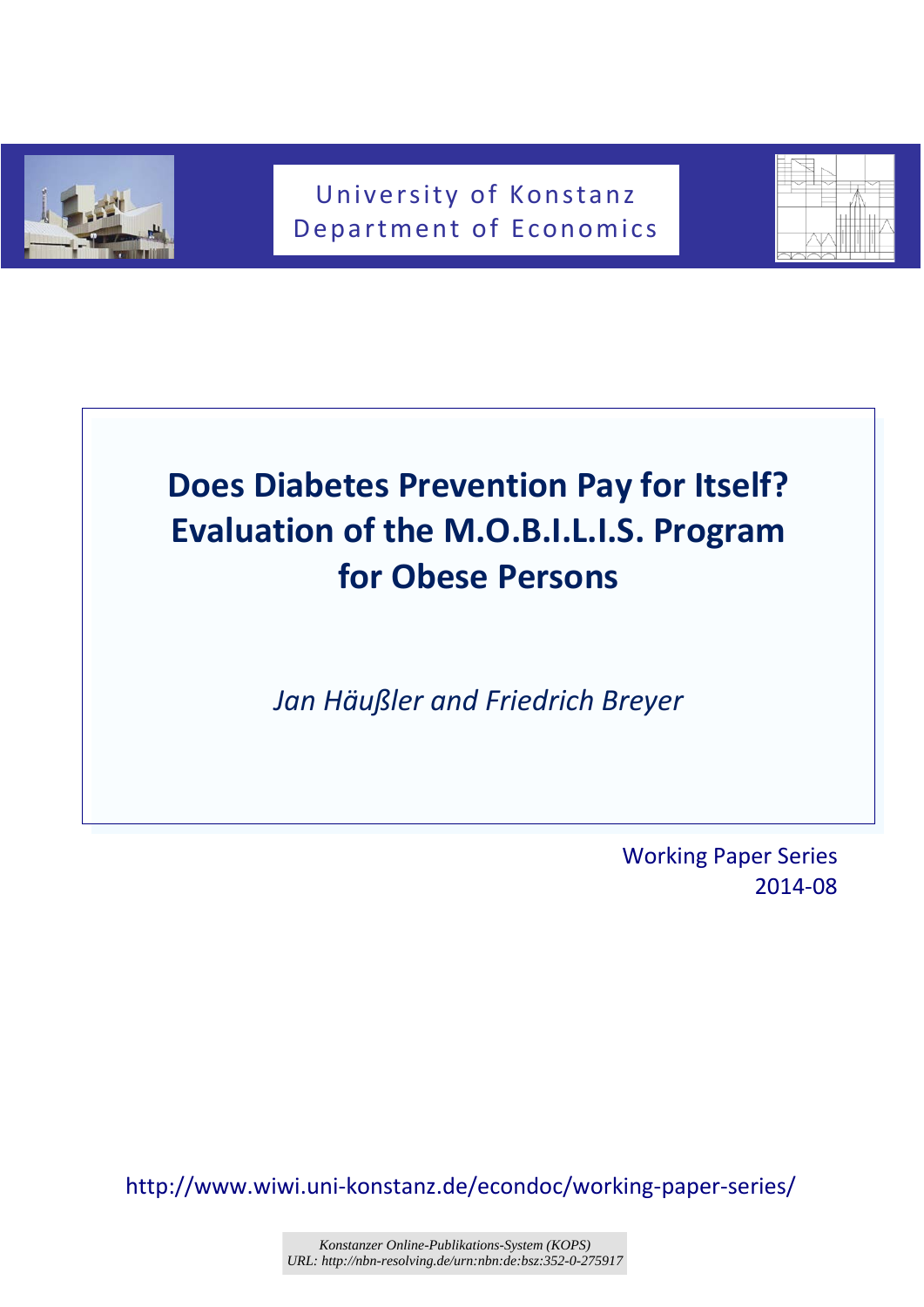# Does Diabetes Prevention Pay for Itself? Evaluation of the M.O.B.I.L.I.S. Program for Obese Persons

Jan Häußler\* and Friedrich Breyer

March 24, 2014

### *Abstract*

In response to the growing burden of obesity, public primary prevention programs against obesity have been widely recommended. Several studies estimated the cost effectiveness of diabetes prevention trials for different countries. Nevertheless, it is still controversial if prevention conducted in more real-world settings and among people with increased risk but not yet exhibiting Increased Glucose Tolerance can be a cost-saving strategy to cope with the obesity epidemic. We examine this question in a simulation model based on the results of the M.O.B.I.L.I.S program, a German lifestyle intervention to reduce obesity, which is directed on the high-risk group of people who are already obese. The contribution of this paper is the use of 4-year follow-up data on the intervention group and a comparison with a control group formed by SOEP respondents as inputs in a Markov model of the long-term cost savings through this intervention due to the prevention of type-2 diabetes. We show that from the point of view of a health insurer, these programs can pay for themselves.

### *JEL***-classification:** I12, H51

**Keywords:** diabetes prevention, cost analysis, Markov modeling

\*Corresponding Author. Address: Department of Economics, University of Konstanz, Fach 135, 78457 Konstanz, Phone: +497531-882189, e-mail: Jan.Haeussler@uni-konstanz.de

Acknowledgement: This research was funded by the German Ministry of Education and Research (BMBF) under the grant no. 0315671 and by BARMER GEK. The authors are grateful to M.O.B.I.L.I.S. e.V. for collecting and providing the data. Valuable comments by Rolf Holle, Normann Lorenz and Jürgen Maurer as well as participants of the iHEA World Congress 2013 in Sydney, the Augsburg Workshop on the Economics of Health Behaviors and Prevention 2013 and of the Annual Meeting of the German Health Economics Association (DGGÖ) 2014 in Munich are gratefully acknowledged.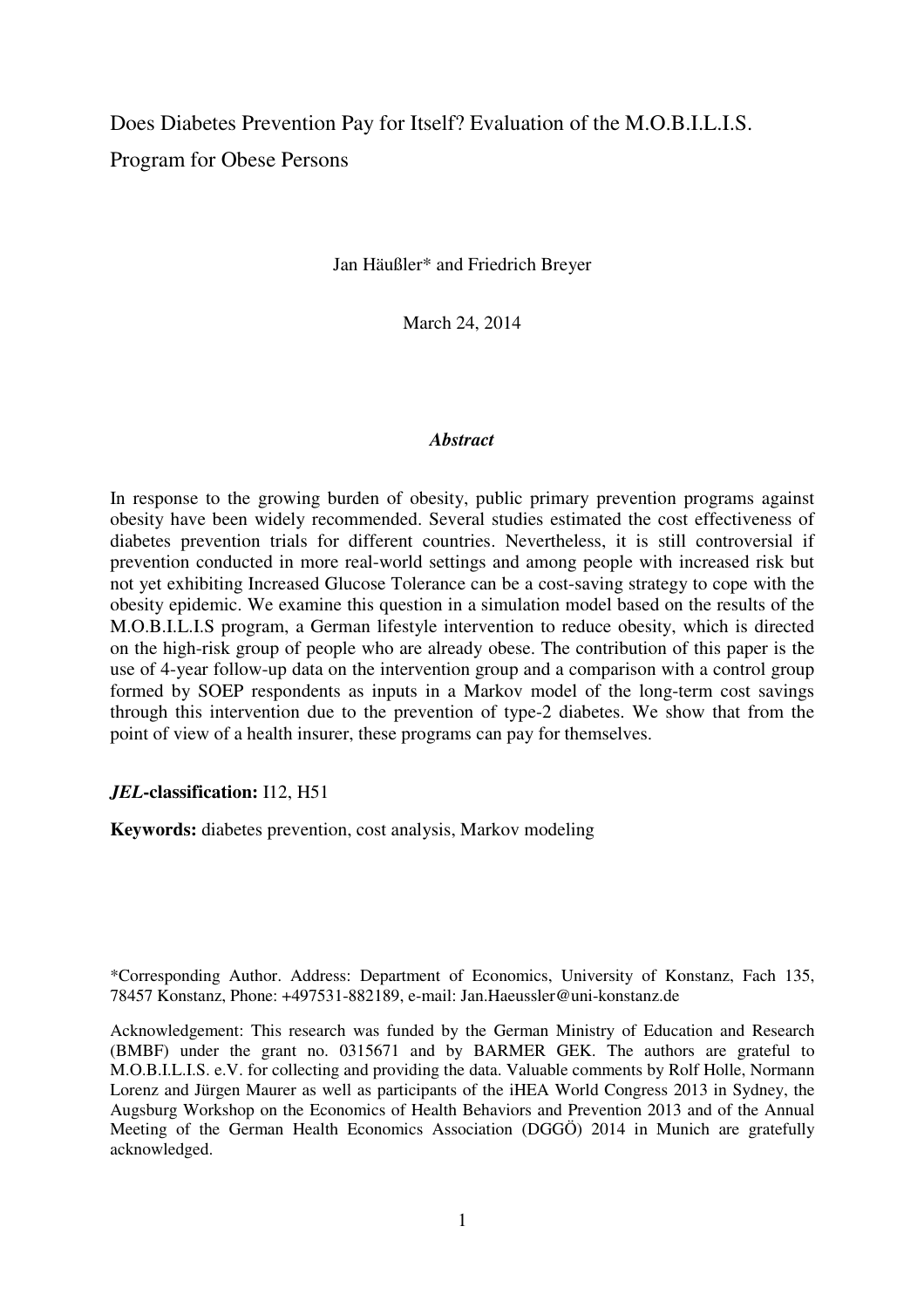# 1. Introduction

One of the main challenges for population health in the developed world is the steady increase in obesity. In the US, in 2009/2010, 35.7 per cent of the adult population was obese (Ogden et al., 2012), and in several European countries such as Spain and Germany, the corresponding percentages lay between 14.7 and 23 per cent. (Brunello et al., 2009; Mensink et al., 2013). The reasons for this trend are a combination of increased intake of calories and reduced physical activity (Finkelstein et al., 2005) and the resulting energy imbalance not only leads to a continuous weight gain but also to severe chronic conditions such as type 2 diabetes. Globally, it is estimated that 438 million people (7.8% of the adult population) will have developed type 2 diabetes by 2030 unless effective prevention programs are implemented (International Diabetes Federation, 2009). Diabetes and other diseases emerging as consequences of excessive weight will also cause a sizable economic burden (Guh et al., 2009) through direct medical costs of treatment as well as indirect costs of illness such as disability and early retirement (Konnopka et al., 2011; Finkelstein et al., 2003).

In response to this growing burden of obesity, public primary prevention programs against obesity have been widely recommended (WHO 2004). The European guideline for the prevention of type 2 diabetes focuses on obesity and sedentary lifestyle as these are the main modifiable risk factors of the disease (Paulweber et al., 2010). Several studies (Lindgren et al., 2007; DPP Research Group 2003; Icks et al., 2007; Bertram et al., 2010) estimated the cost effectiveness of diabetes prevention trials for different countries. Thus the aim of these studies was to measure either the costs per T2D case prevented or per QALY gained (see reviews by Paulweber et al., 2010 and Klein et al., 2011). Furthermore, Li et al., (2010) found that among all different interventions recommended by the American Diabetes Association (ADA), evidence was strongest for the cost-effectiveness of intensive lifestyle modification among persons with impaired glucose tolerance (IGT). Nevertheless, it is still controversial if prevention programs conducted in more real-world settings and among people with increased risk but not yet exhibiting IGT really pay for themselves from the perspective of the health care system. We examine this question in a simulation model based on the results of the M.O.B.I.L.I.S program, a German lifestyle intervention to reduce obesity, which is directed on the high-risk group of people who are already obese. The contribution of this paper is the use of a Markov model to measure long-term cost savings of this intervention due to prevention of type-2 diabetes.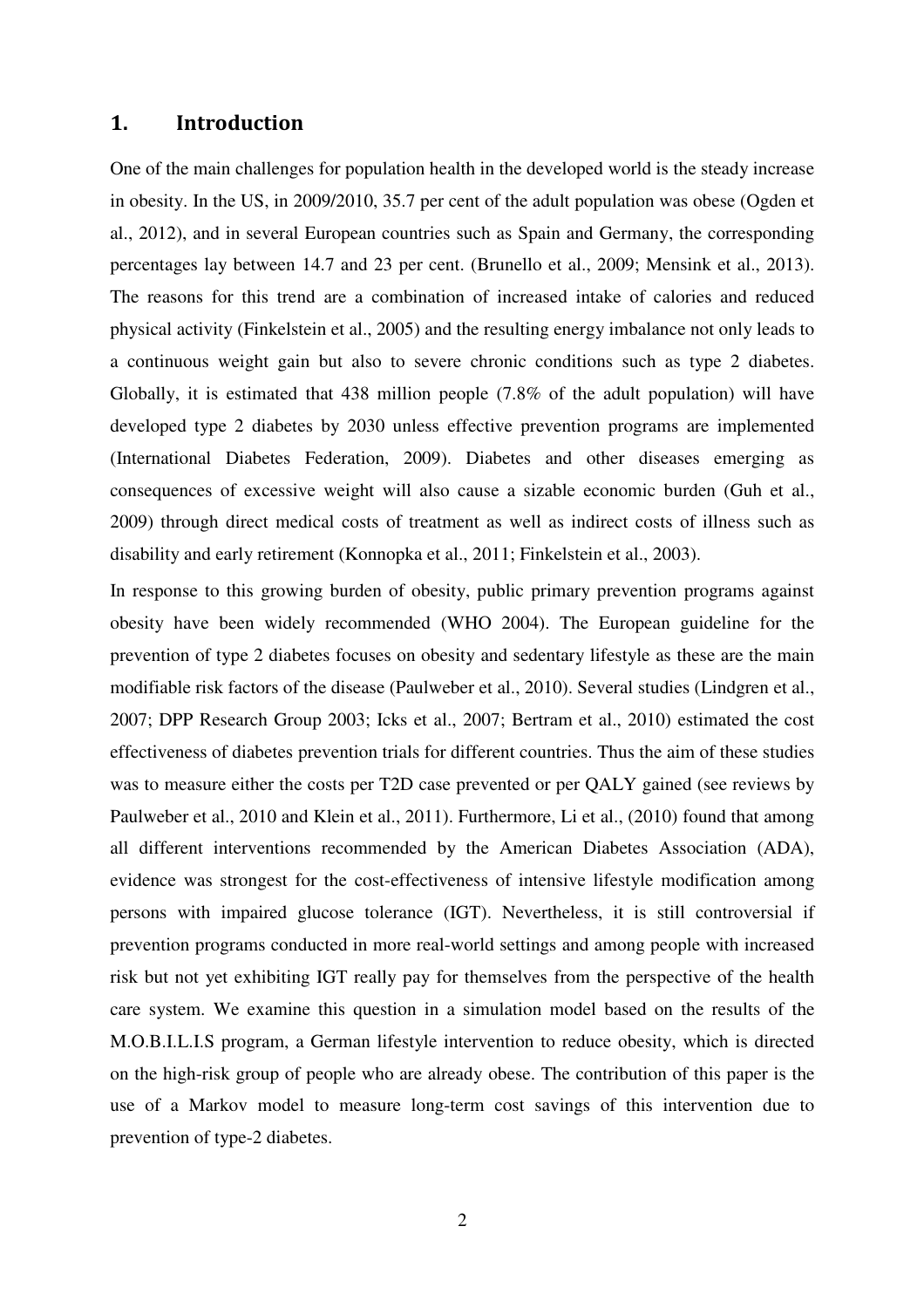This paper is organized as follows. Section 2 is devoted to a description of data and methods and first presents an overview of the M.O.B.I.L.I.S. intervention program and the analyzed data, followed by a characterization of the Markov model framework and the analysis of cost savings. Section 3 presents the results of the medium-term simulation and some sensitivity analyses. In Section 4 we discuss our findings. Concluding remarks are offered in Section 5.

# 2. Data and Methods

#### *Overview of the M.O.B.I.L.I.S. Intervention*

The M.O.B.I.L.I.S. program is a lifestyle intervention to reduce obesity. The program has been implemented in more than 100 sites throughout Germany since 2004, and with by now over 6000 participants (Lagerstrøm et al., 2013). The program addresses obese adults (BMI 30-40 kg/m<sup>2</sup>) who have at least one additional obesity-related risk factor such as type-2 diabetes, high blood pressure or orthopedic problems, but who are still capable of light exercise. Individuals with type-1 diabetes or several other conditions (such as eating disorders, consumption of psychotropic drugs, or cancer treatment in the last 5 years) are not allowed to participate. The intervention takes place in a group setting (with 15-18 participants per group) and consists of a total of 60 group sessions over a time period of 12 months, with a higher frequency in the first 8 weeks. 40 of the sessions are devoted to light physical activity such as walking, aerobic, yoga and, if possible, jogging, and the remaining 20 sessions to nutritional and behavioral counseling. Participants are also encouraged to utilize sports facilities offered in their communities.

What makes the M.O.B.I.L.I.S. intervention particularly interesting for a health economic evaluation is the fact that participation fees are to a large extent reimbursed by public health insurance. The participants have to pay participation fees of  $\epsilon$ 785 (before 2008:  $\epsilon$ 685) in advance but upon completion of the program all but a co-payment of  $\epsilon$ 100 is returned by the sickness fund provided the person has participated in at least 75% of all sessions. Thus, besides their intrinsic motivation to improve their health status, the participants have an additional monetary incentive to attend the program sessions regularly once they started the program. In fact, of the first 5025 starters, 4336 (or 87%) participated in the check-up scheduled at the end of the program and 3985 (or 92%) of those or 79% of all starters had fulfilled the condition of a 75% participation rate.

The effectiveness of the intervention in reducing weight and enhancing the physical activity of the participants over the intervention period has been documented in the studies by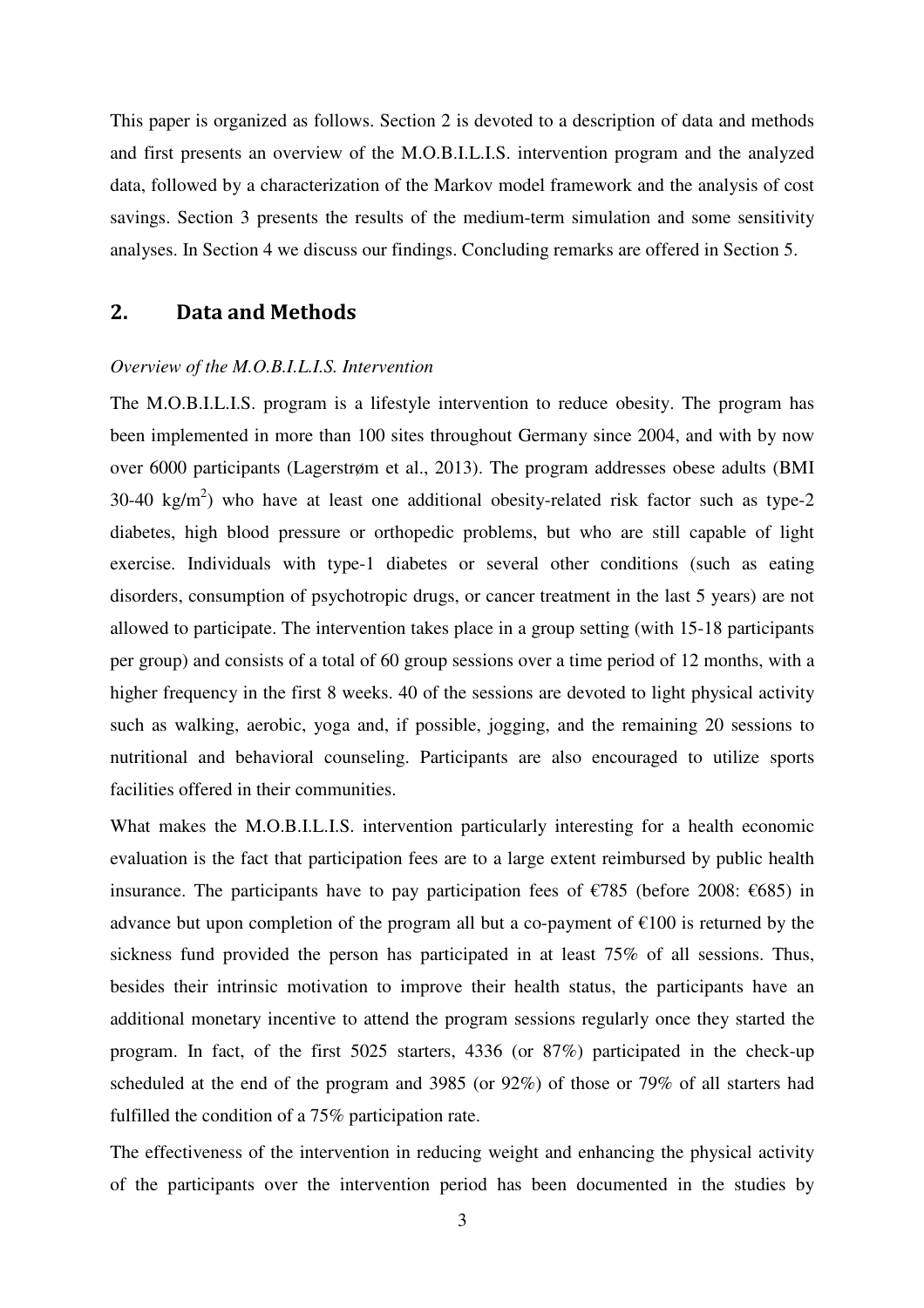Lagerstörm et al. (2013) and Berg et al. (2008). Frey et al. (2010) also show that the intervention effects are persistent one year after program termination. Compared to the initial levels, average weight was reduced by 6.8 kg  $(\pm 7.8)$  and weekly physical activity was significantly higher. Besides that, Göhner et al. (2012) find that compared to a quasiexperimental control group, the participants show significantly enhanced psychological variables (self-efficacy, strength of goal intention) at a two-year follow-up.

### *4 Year Follow-up*

The present follow-up study conducted in 2011 and 2012 allows the evaluation of long-term effects of the M.O.B.I.L.I.S. program. The follow-up periods after completion of the intervention vary between 3 and 6 years with an average follow-up period of about 4 years after the completion of the program. To rule out seasonal effects the participants were contacted in the same calendar month in which they had completed the program. A total of  $N_0$ =958 individuals that had completed the program, had taken part in the one-year follow-up and fulfilled the inclusion criteria (before the intervention: age 40-60 yrs., BMI 30-40 kg/m<sup>2</sup>, no type-2 diabetes) were asked by mail and additional personal phone calls to participate in the study. A response rate of 42% results in a study sample of N=401 individuals, with average age 49.8 yrs. ( $\pm$ 5.7), average BMI 34.9 kg/m<sup>2</sup> ( $\pm$  2.7) and a female share of 82.5%. All medical and anthropometric values of the sample are reliable, as they were measured and documented by physicians. Additional lifestyle related items (physical activity, nutrition) were raised on the basis of a questionnaire.

The descriptive statistics in Table 1 provide an overview of the sample characteristics before and after the intervention, as well as for the four-year follow-up. The obesity measures (BMI, Waist-to-Hip Ratio (WHR)) and reported physical activity have a common pattern over time. Compared to the baseline, the intervention still has a positive effect at the follow-up, though there is a clear rebound effect when we regard the development after completion of the program. However, looking at the other medical risk indicators, the interpretation is not as clear. For blood pressure, LDL cholesterol, and fasting blood sugar the initial improvements after the intervention vanish, as the follow-up levels meet the baseline values. HDL cholesterol and HbA1c show a rising time trend, which might be due to general age effects (Davidson et al., 2010) overlapping with possible effects of the intervention.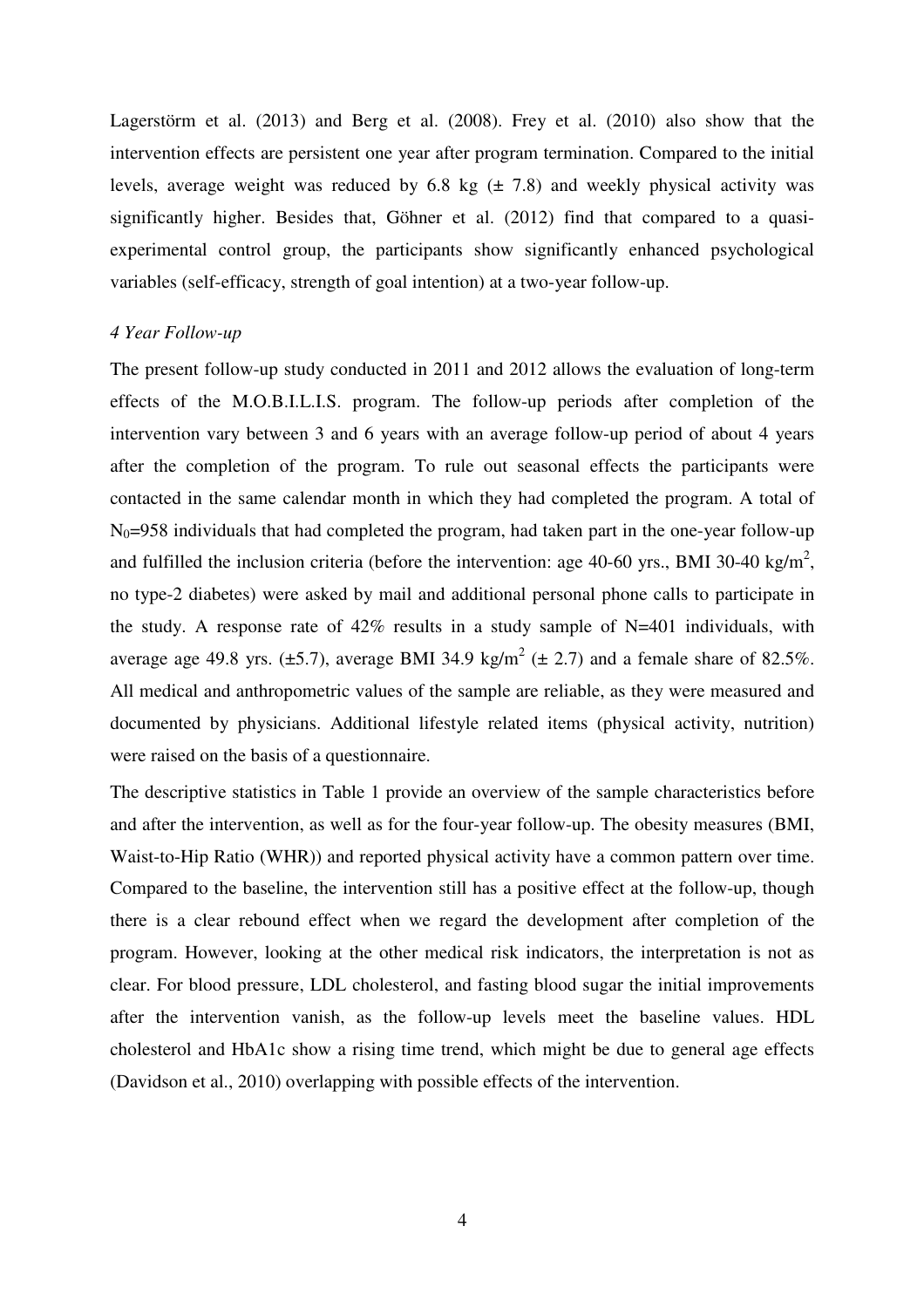| Variable                           | <b>Baseline</b> | Completion    | Follow-up    |
|------------------------------------|-----------------|---------------|--------------|
| Weight $(kg)$                      | 98.603          | 91.305        | 95.683       |
|                                    | (12.246)        | (13.046)      | (14.299)     |
| BMI $(kg/m^2)$                     | 34.887          | 32.317        | 33.850       |
|                                    | (2.692)         | (3.509)       | (3.862)      |
| <b>WHR</b>                         | 0.926           | 0.909         | 0.917        |
|                                    | (0.078)         | (0.078)       | (0.082)      |
| Heart rate (bpm)                   | 78.005          | 73.990        | 70.972       |
|                                    | (12.269)        | (11.036)      | (9.478)      |
| Blood pressure <sup>1</sup> (mmHg) | 132.5 / 85.8    | 126.1 / 82.3  | 132.1 / 82.5 |
|                                    | (15.9 / 9.1)    | (15.3 / 10.6) | (15.0 / 9.4) |
| $HDL$ (mg/dl)                      | 57.197          | 59.784        | 61.714       |
|                                    | (13.666)        | (14.322)      | (15.742)     |
| $LDL$ (mg/dl)                      | 133.418         | 131.811       | 133.952      |
|                                    | (33.015)        | (32.639)      | (33.798)     |
| Fasting blood sugar $(mg/dl)$      | 92.970          | 91.636        | 93.870       |
|                                    | (13.152)        | (12.737)      | (16.490)     |
| $HbA1c$ (in %)                     | 5.625           | 5.637         | 5.649        |
|                                    | (0.341)         | (0.281)       | (0.435)      |
| Physical Activity <sup>2</sup>     | 22.879          | 37.031        | 34.305       |
|                                    | (21.416)        | (27.352)      | (27.269)     |

*Table 1: Descriptive Statistics of the M.O.B.I.L.I.S. Sample Development* 

 $N = 401$ , Standard errors in parenthesis.

<sup>1</sup> Systolic / Diastolic.  $\degree$  2 Measured as MET per week. Based on the evaluation of the physical activity questionnaire developed by Frey et al. (1999).

In order to check for possible self-selection effects in the follow-up sample we compare the responders to the non-responders with respect to their initial weight loss during the program. The differences are not very striking, though we cannot exclude a self-selection bias for participation in the study. Among responders, 61.4% had experienced a weight loss of more than 5% while participating in the program, whereas the respective number among the nonresponders was only 49.9%, see Figure 2 (in the Appendix) for details. The response rate of those with an initial weight loss of less than 5% was 35.7%, compared to 46.9 % for those who lost more than 5% during the program.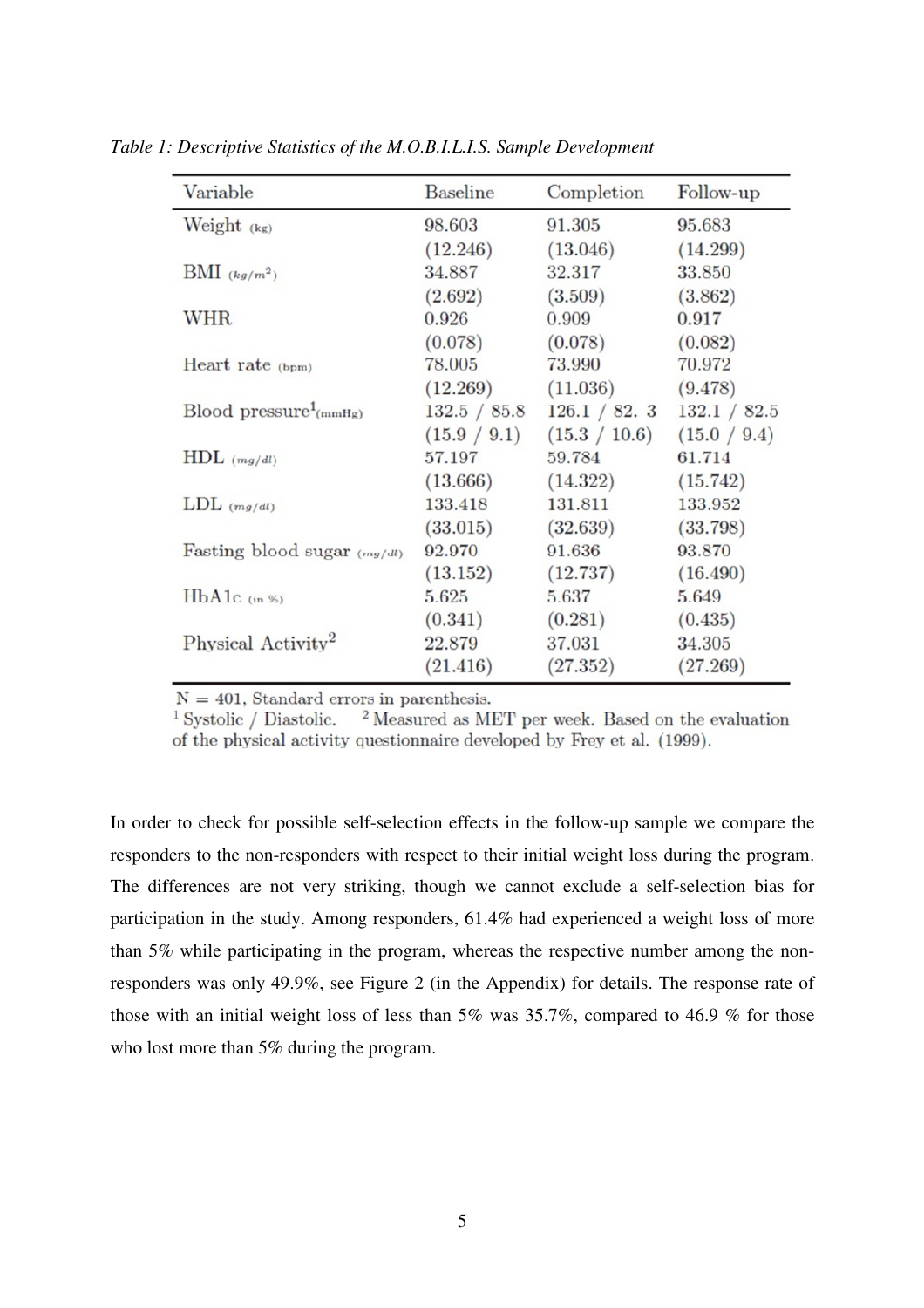#### *Control Group*

 $\overline{a}$ 

For an informative evaluation of the economic benefits of the intervention based on the development of the risk factors, we need to account for the general age-related trend in the population, which is achieved by including a control group. Due to the real-world implementation of the M.O.B.I.L.I.S. program and the retrospective study design, we are lacking an original randomized control group. We overcome this problem with the aid of an artificial control group, formed from a subgroup of  $N_0=1308$  individuals from the German socio-economic panel (SOEP) who meet the same inclusion criteria at the beginning of the intervention. The SOEP sample (Wagner et al., 2007) is representative of the German population so that comparability for socio-economic and other background variables should be reasonably high. We performed propensity score matching estimated on the baseline covariates  $BMI<sup>1</sup>$ , age, and gender for the two nearest neighbors in the SOEP sample to build our artificial control group. The SOEP dataset only contains information on weight and BMI as risk factors for diabetes, so we lose the information on the additional risk indicators included in the M.O.B.I.L.I.S. dataset in the control group. As data on weight is only available in the SOEP sample every two years, we compute the annual BMI development to account for the one-year period of the intervention.

The average development in the matched control group in comparison to the measured intervention group values can be found in the first column of Table 2. Being matched on the baseline BMI the control group shows no significant change in BMI in the period until completion of the program. Over the four years of the follow-up period the average BMI in the control group grows at a low rate from  $34.458$  to  $35.088$  kg/m<sup>2</sup>, and compared to the baseline value of 34.887 kg/m<sup>2</sup> the overall rise in weight in the control group is not significantly different from zero. Thus the average BMI in the control group is more or less constant over the observed period, while the intervention group shows the pattern of initial weight loss and a rebound in the following four years as described before.

<sup>1</sup> The BMI and weight values in the SOEP are based on self-reported data. We are aware of possible underreporting bias compared to the values in the intervention group that were collected by physicians. Nevertheless, we abstract from any corrections that would necessarily be speculative and rely on the quality of the SOEP questionnaire.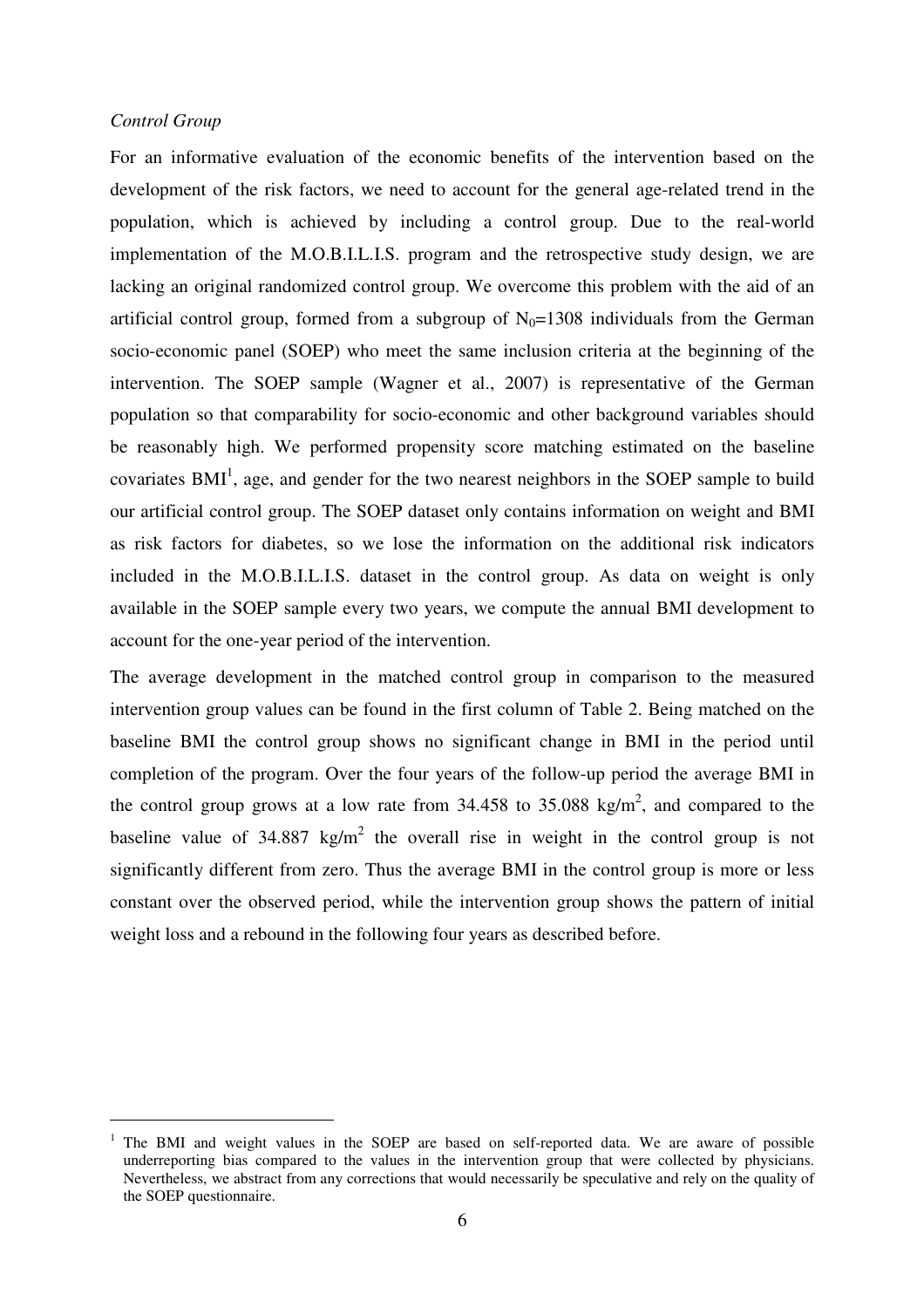|                                    |                   | BMI $1 \mid BMI < 30$ | $30 \leq BMI < 35$ | 35 < BMI |
|------------------------------------|-------------------|-----------------------|--------------------|----------|
| Baseline Intervention <sup>2</sup> | 34.887<br>(2.692) | 0.0                   | 0.5287             | 0.4713   |
| Completion Intervention            | 32.317<br>3.509)  | 0.2718                | 0.5037             | 0.2244   |
| Completion Control                 | 34.458<br>(2.792) | 0.0698                | 0.4589             | 0.4713   |
| Follow-up Intervention             | 33.850<br>(3.862) | 0.1621                | 0.4514             | 0.3865   |
| Follow-up Control                  | 35.088<br>3.277   | 0.0474                | 0.4638             | 0.4888   |

*Table 2: BMI Means and Subgroup Development* 

 $N = 401$ .

<sup>1</sup> measured in  $(kg/m^2)$ .

<sup>2</sup> Control matched on BMI at the baseline before the intervention.

The observed reduction in BMI from the start to the end of the intervention is 7.4%, while the estimated average treatment effect (ATE) of BMI development is a 5.9% reduction for the intervention group, compared to the control group. In the period between completion and four-year follow-up the observed BMI in the intervention group grows by 4.6%, whereas the ATE in this period only shows a 2.8% rise in BMI for the intervention group. As the ATE is significantly below the observed rebound effect in the intervention group, we can state that the effects of regaining weight in the intervention group at the follow-up are on average lower when we take the representative control into account. The differences in distribution over the three obesity subgroups overweight, obese, and severely obese (BMI<30, 30≤BMI≤35, BMI>35) in the M.O.B.I.L.I.S. population and the control group are presented in Table 2. All statistical analyses were performed using Stata 12.

#### *Simulation Framework*

Evaluating the long term effects of the M.O.B.I.L.I.S. intervention requires information on the development of obesity related diseases beyond the data of the four year follow-up. Abstracting from other diseases such as myocardial infarction and stroke, our analyses focus on the development of diabetes based on the individual obesity level. Using a Markov cohort simulation we estimate the long-term effects of the M.O.B.I.L.I.S. intervention on the prevalence of type-2 diabetes in the control and the intervention group. The Markov model is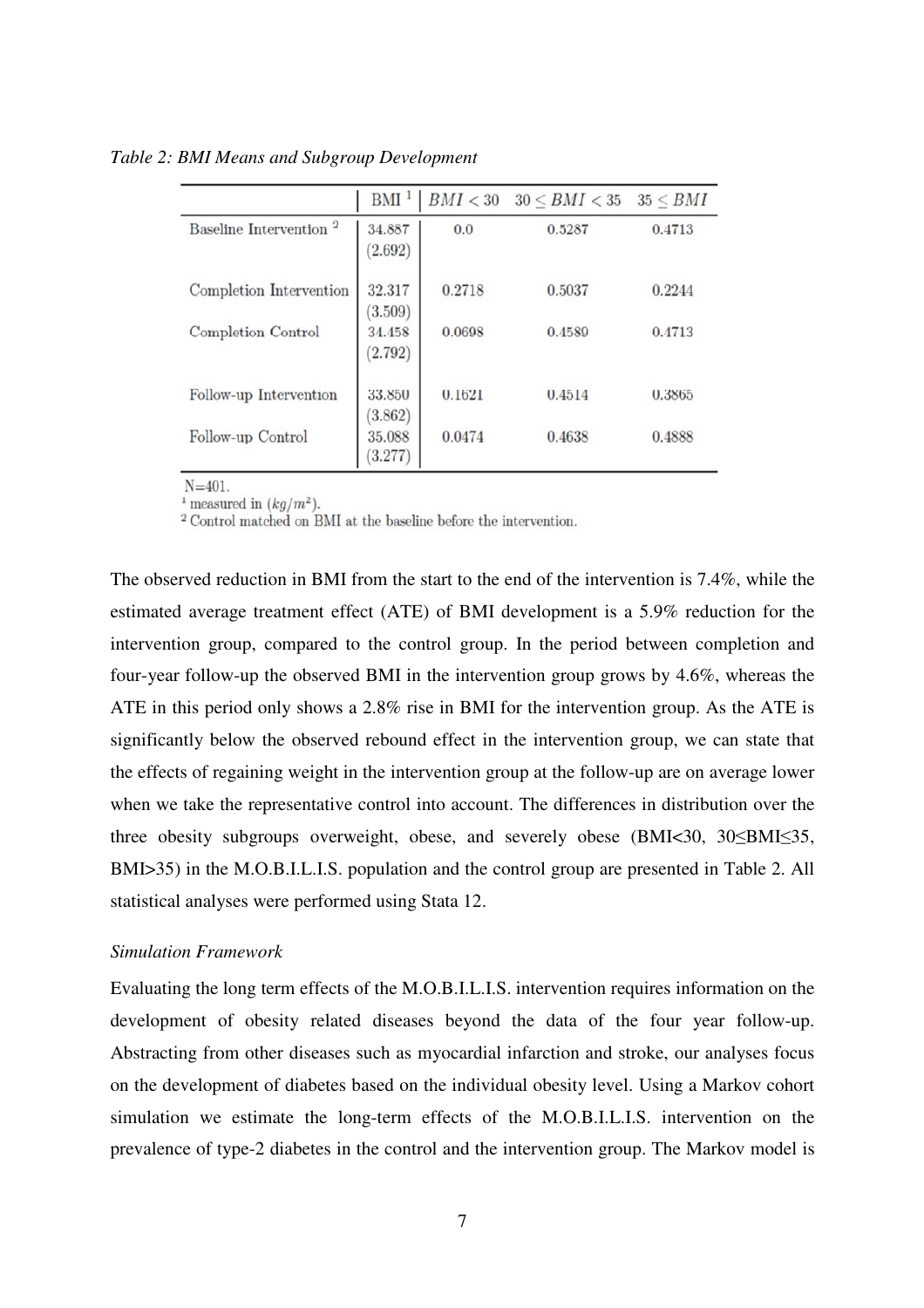a variation of the model used in a previous study to evaluate the Finnish GOAL Intervention (Haeussler et al., 2012).



*Figure 1: States of the Markov Model* 

The state-transition Markov model consists of five mutually exclusive (disease) states and discrete one-year intervals. The model structure depicted in Figure 1 allows us to follow the starting population over a 20-year time horizon, using the annual forecasts for every state of interest. We limit the time horizon of the Markov model to 20 years because we think that any weight differences observed between the groups at a later time can no longer be traced back to the intervention. This is in line with findings of previous follow-up studies (DPP Research Group 2009). Members of the intervention and control groups move between the Markov states according to given transition probabilities (see Table 3 for an overview). Both groups enter the model at stage zero according to the observed (estimated) distributions over the model states at the one-year follow-up. The five Markov states are: 1) no diagnosed diabetes and BMI < 30, 2) no diagnosed diabetes and  $30 < BMI < 35$ , 3) no diagnosed diabetes and  $BMI > 35$  (afterwards we will refer to all three of these states as "non-diabetes"), 4) diagnosed diabetes and 5) the absorbing Markov state death. The initial average age of the individuals entering the Markov model is 54 years, which is consistent with the average age at the follow-up in both groups. With respect to the gender shares we simulate the model according to the mixed composition in the follow-up sample and in a separate subgroup analysis for females only. We do not run a separate subgroup for males, as the low number of male participants makes a sound analysis impossible.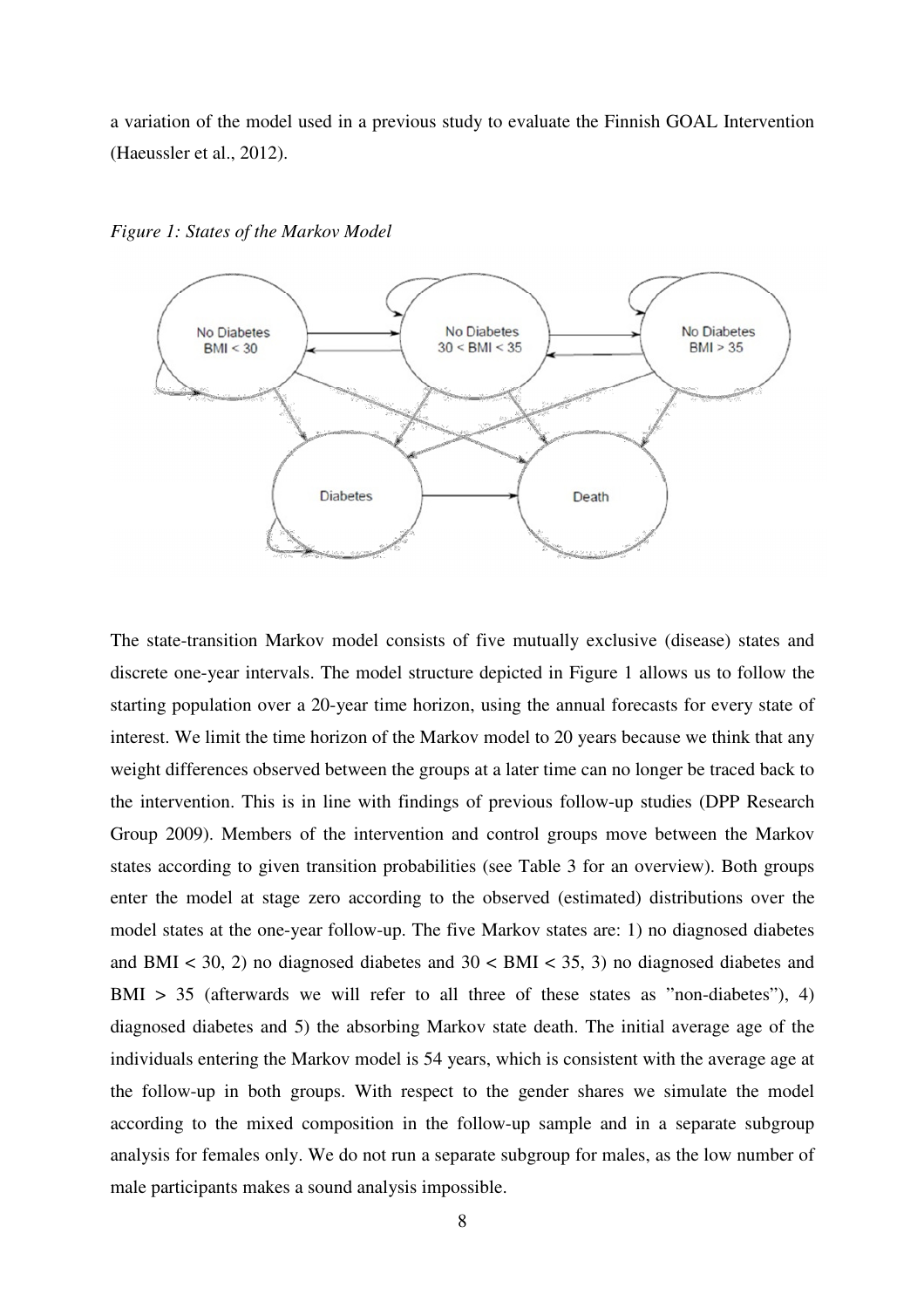| transition to<br>from    | BMI < 30                        | $30 \leq {\rm BMI} < 35$ $35 \leq {\rm BMI}$ |                                   | $Diabetes2$ Death <sup>2</sup> |         |
|--------------------------|---------------------------------|----------------------------------------------|-----------------------------------|--------------------------------|---------|
| $\mathrm{BMI} < 30$      | 0.80298 <sup>1</sup><br>0.63606 | 0.18302 <sup>1</sup><br>0.34994              | $\overline{0}$                    | 0.00834                        | 0.00566 |
| $30 \leq {\rm BMI} < 35$ | 0.024671<br>0.01526             | 0.833911<br>0.89981                          | 0.112561<br>0.05607               | 0.02320                        | 0.00566 |
| $35 \leq {\rm BMI}$      | $\mathbf{0}$                    | 0.04142 <sup>1</sup><br>0.03502              | $0.90911$ <sup>1</sup><br>0.91551 | 0.04381                        | 0.00566 |
| Diabetes <sup>2</sup>    | $\overline{0}$                  |                                              | $\Omega$                          | 0.99425                        | 0.00575 |

*Table 3: Annual Transition Probabilities in the Markov Model* 

Upper line: intervention group, lower line: control group

 $1$  Depending on the assumed further weight development in the intervention group the values adjust to the control group over time.

 $2$  Values for the age 55-60. Age-dependent in 5-year steps.

 $\overline{a}$ 

The annual transition probabilities between the three non-diabetes states are computed from the analysis of the BMI development between the end of the M.O.B.I.L.I.S. intervention and the follow-up four years later, and the respective changes in the control group. We do not further consider the BMI progress within the year of the program for the computation of the transition probabilities, as this would implicitly assume regular repetition of the intervention. However, the singular one-year intervention effect is captured by the composition of the intervention group and control group with respect to the Markov states at the start of the simulation. To account for a further equalization in weight development of the intervention group to the general time trend reflected by the control group, we assume a linear adjustment of the non-diabetes transition probabilities starting after the 4-year follow-up to the control group values over 10 years. This assumption is in line with previous findings on long-term effects of weight reduction (DPP Research Group, 2009; Norris et al.; 2005).<sup>2</sup> In line with the data for the development in the intervention group and the control group, we assume that annual weight changes are not big enough to jump from the lowest to the highest non-diabetes state (or vice versa) in one step.

All other annual transition probabilities are based on the results of other studies and German epidemiological data: non-diabetes to diabetes (Rathmann et al., 2009; Bonora et al., 2004), non-diabetes to death and diabetes to death (Statistisches Bundesamt, 2010; GBE, 2006; Bender et al., 2006), are all one way. The transition probabilities to the state of death are

 $2^{2}$  Since after the end of the program members of the intervention group on average gain weight faster than members of the control group due to the rebound effect, this assumption also prevents the implausible outcome that after a number of years the former are on average heavier than the latter.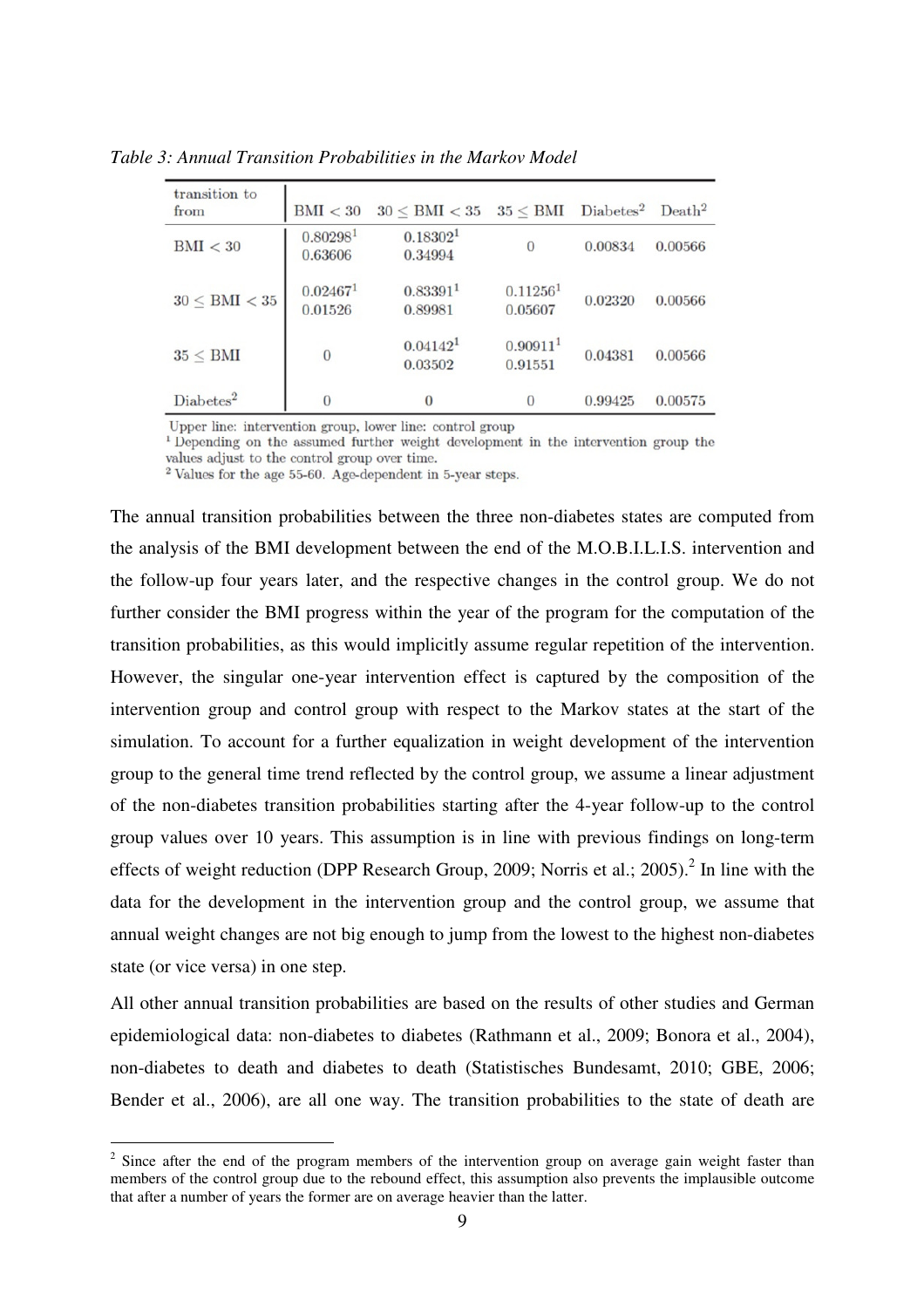adjusted to the gender composition of the samples and they are age-dependent in five-year steps. Due to missing data the transition from non-diabetes to death does not differ by BMI category. All of the people who die remain in this state forever and we only regard diagnosed cases of type-2 diabetes mellitus where no cure is feasible. Those probabilities are assumed to be equal for the two groups of individuals, but they vary by age and are adjusted to the gender composition of the groups. All simulations were performed using TreeAge Pro Healthcare (Release 1.0 b1, 2001; TreeAge Software Inc.).

#### *Cost Analysis*

The results of the Markov simulation are the foundation of the subsequent analysis of expected cost savings. The cost analysis (CA) adopts the perspective of the health insurance system and abstracts from effects on human capital, work loss etc. Also, subjective utility from the health state does not enter the CA. We measure the direct costs of diabetes by monetizing the simulation outcomes for diabetes prevalence in each year and in both groups.

The diabetes costs in year i are defined by the following equation:

*Costs*  $_{i}$  group<sup>=</sup>[*Costs\_w/o complications*  $+$  *Rate*  $_{i}$  *complications*<sup>\*</sup>*Costs* with comp]<sup>\*</sup>Prevalence  $_{i}$  group. Discounted overall costs of diabetes for each group are respectively:

$$
COSTS_{\text{group}} = \sum_{i=0}^{20} \frac{1}{(1+r)^i} \text{Costs}_{i\text{ group}}.
$$

Based on the results by Guh et al., 2009, we assume no complications for the first five years and afterwards a linear increase to an average complication rate of 25% from 10 years on. Regarding the treatment costs of diabetes in Germany we use the value of 850  $\epsilon$  for the disease without complications and  $\epsilon$ 8,830 with complications (Köster et al. 2006 and 2011). The intervention costs - for a sickness fund – are  $\epsilon$ 685 ( $\epsilon$ 585 before 2009), resulting in average intervention costs according to the sample composition of  $\epsilon$ 673. For our evaluation, we only take into account the costs without the deductible of  $£100$ , as we adopt the perspective of the sickness fund. All costs are expressed in 2011 euros and all future costs were compounded at an annual discount rate r of 3 per cent.

#### *Sensitivity Analyses*

To check for the validity of our results we conduct one-way sensitivity analyses regarding the values of all parameters of the model.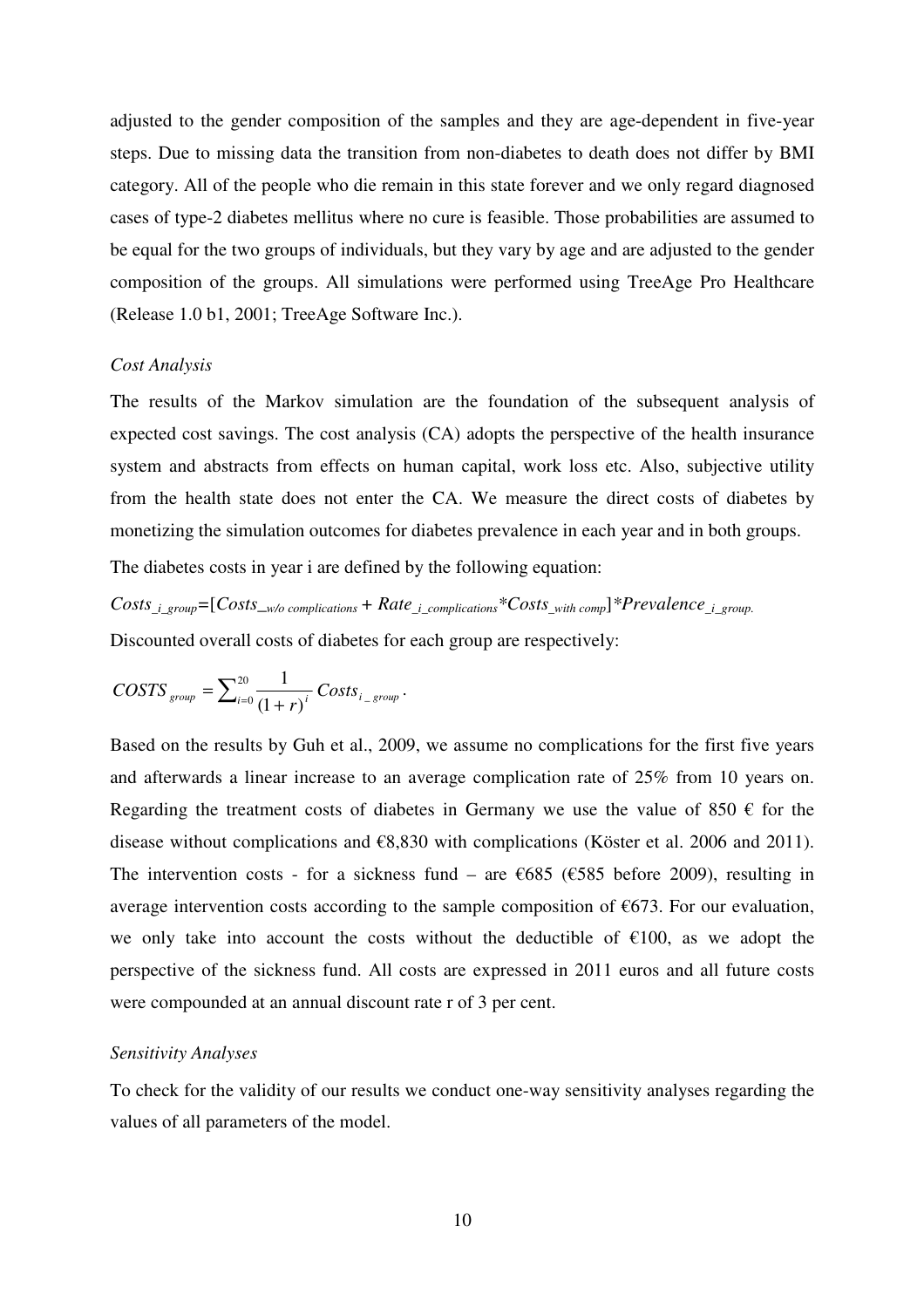# 3. Results

#### 3.1 Mortality

The simulated cumulative annual mortalities depicted in Figure 3 (in the Appendix), for the mixed gender groups, indicate that the intervention has no significant effect on the longevity of the individuals. The overall time trend of the mortality rates is the same for the intervention group and the control group, with the annual rates differing only at insignificantly low margins. The cumulative mortality after 20 years is 27.00% in the control group compared to 27.28% in the intervention group. Similarly, the difference in average annual mortality rates between 1.35% in the control group and 1.36% in the intervention group is not significantly different from zero. The simulation results for the female subgroup show that the described mortality effects are independent of the gender composition of the groups. In this case, the cumulative mortality rate after 20 years is 20.26% (20.05%) in the intervention (control) group. Summarizing the results, we can state that, at least in our model setup, the M.O.B.I.L.I.S. intervention has no effects on long-term mortality rates.

#### 3.2 Diabetes Prevalence

The annual prevalence rates of diabetes over the 20 years of the simulated time horizon are depicted for the intervention group and the control group in Figure 4 (in the Appendix). The prevalence level in the intervention group is markedly below that in the control group over all the 20 years, with an average annual rate of 4.59% in the intervention group compared to 6.87% in the control group. The simulated diabetes prevalence at the end of the simulation is 31.9% lower in the intervention group than in the control group, with an absolute difference of 4.73 percentage points. The estimated diabetes prevalence in the M.O.B.I.L.I.S. population would be considerably lower if the success of the intervention persisted over the whole period. Looking at the literature on the long-term effects of other interventions (Norris et al., 2005; Tuomilehto et al., 2001) this scenario seems unrealistic but we included the simulation as a benchmark in the sensitivity analysis.

The prevalence of diabetes for the female subgroup shows the same pattern as described above for the mixed group, though the differences in prevalence rates are a bit less pronounced. On average, the annual prevalence rate is  $3.67\%$  (5.10%) in the intervention (control) group. At the end of the simulated time horizon the diabetes prevalence is 8.04% in the intervention group compared to 10.97% in the control group. This prevalence being 26.7%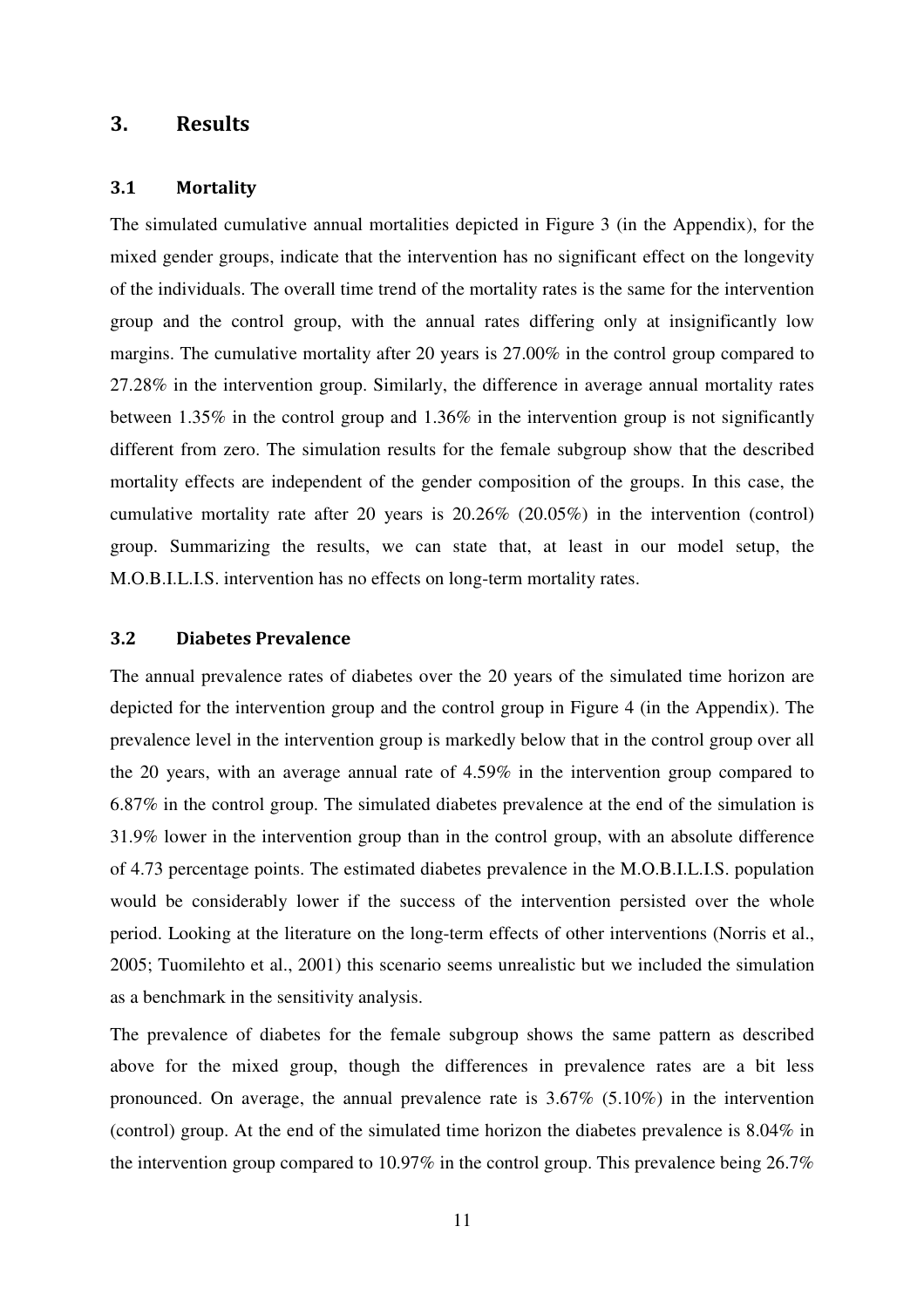lower in the intervention group compared to 31.9% in total indicates that the male share of the mixed sample has a positive influence on the effectiveness of the intervention as a whole.

# 3.3 Cost Analysis

As discussed in the methods part, the extent of the net cost savings depends on the average time between the onset of type-2 diabetes and the onset of complications (see Table 4 for an overview). In the extreme case of no complications at all, the M.O.B.I.L.I.S. intervention does not pay off from the perspective of a sickness fund. In that situation with annual type-2 diabetes costs of  $\epsilon$ 850, the difference in the discounted (avoided) diabetes costs between control and intervention group amounts to  $€446$ . With average intervention costs of  $€673$  for a sickness fund, this leads to net costs per participant of  $\epsilon$ 227 for the mixed group and  $\epsilon$ 269 for the female subgroup.<sup>3</sup>

Following the rationale of the computation described in the methods part – with an average time till the onset of complications of 10 years – the M.O.B.I.L.I.S. intervention is cost saving. Based on the assumption that the costs of type-2 diabetes rise linearly from €850 (cost without complications) in the first five years after diagnosis to  $\epsilon$ 3057 (25% complications on average) in year 10 and afterwards, the differences in the costs of diabetes are as follows: The discounted diabetes costs cumulated over the whole period of 20 years are  $\epsilon$ 1000 lower for individuals from the intervention group than for those from the control group. For the mixed gender group this results in net cost savings of €327 from the perspective of a sickness fund. The positive result also holds for the female subgroup, with net cost savings of  $\epsilon$ 299.

| Avg. Complications | Mixed Group               | All Female          |
|--------------------|---------------------------|---------------------|
| N <sub>O</sub>     | $-227 \in$                | $-269 \text{ } \in$ |
| after 5 years      | 411 $\varepsilon$         | 349€                |
| after 10 years     | $327 \,\mathrm{\epsilon}$ | $299 \,\text{E}$    |
| after 15 years     | 269€                      | 228€                |

*Table 4: Overview of Net Cost Savings* 

With the assumed scenario in bold. 25% complications on average.

<sup>&</sup>lt;sup>3</sup> As Table 4 contains cost *savings*, these differences of 227 and 269  $\epsilon$  appear as negative numbers.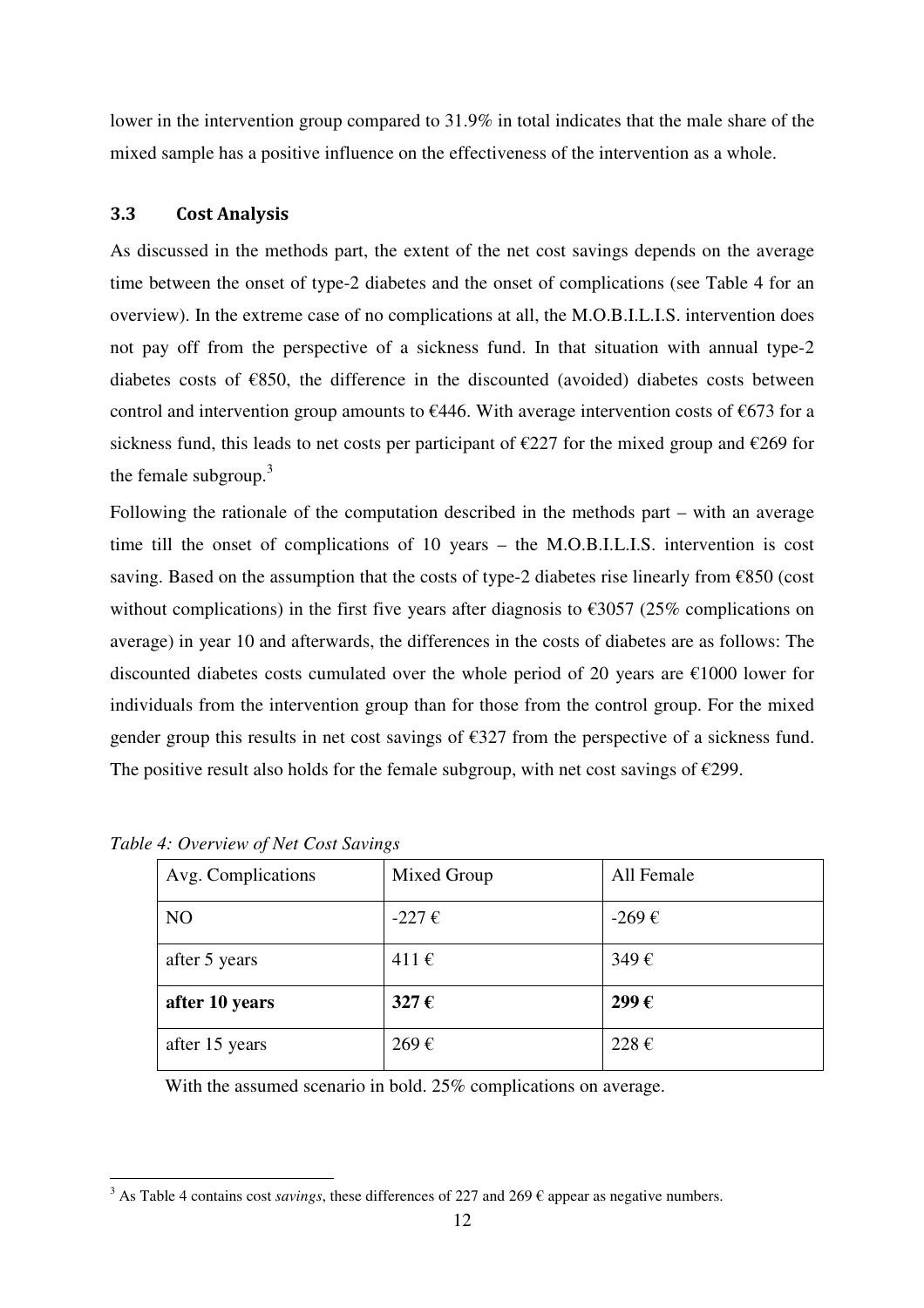#### 3.4 Sensitivity Analyses

The analysis in the previous section shows that the results of the CA are affected by the assumed timespan before diabetes with complications sets in. But only in the extreme case without any complications the results are affected qualitatively. Altering the timespan from 10 years to 5 or 15 years shows that the results are robust for moderate changes to the parameters of this model and provides a confidence interval for the magnitude of the cost savings. In the mixed group, if 5 years pass before the onset of complications, the net cost savings are  $\epsilon$ 411, while the figure is reduced to  $\epsilon$ 269 if 15 years pass before complications arise.

As discussed above, the results of the CA are sensitive to the assumed parameters. After checking for the effect of the variation of each parameter, the results of the model turn out to be robust for all sensible parameter values. A summary of the single variations is presented in the tornado diagram of Figure 5 (in the Appendix), where the width of a single bar reflects the sensitivity of the diabetes costs for a variation in the respective parameter. The dotted vertical line in the diagram stands for the breakeven point in the CA for the mixed group as discussed above. When a single parameter variation affects the breakeven of the CA in general this is depicted by a bold vertical line in the respective bar. Thus for example the variation of the start age of the individuals entering the model does not affect the result, in the sense that the intervention has net cost savings for the whole interval from 45 to 65 years. For all other parameters the choice of the assumed value might affect the evaluation of the intervention. However, looking at the parameters in detail the assumed values in the model specification are for each of them far away from the critical values. Thus, we can summarize that the specification of the model parameters does not drive the positive results of the net cost analysis.

## 4. Discussion

We are well aware of the limitations and shortcomings of the current study that have to be considered. The first point to look at is the lack of a randomized control group for the evaluation. Although we are missing socioeconomic background variables for the intervention group to compare them directly with our matched control group, differences with respect to socioeconomic status should be considered a minor problem since the intervention group was recruited from all over Germany and the control group is a matched representative subsample of the German population. The main problem with the artificial control group is, of course, that we cannot account for a possible selection bias with respect to participation in the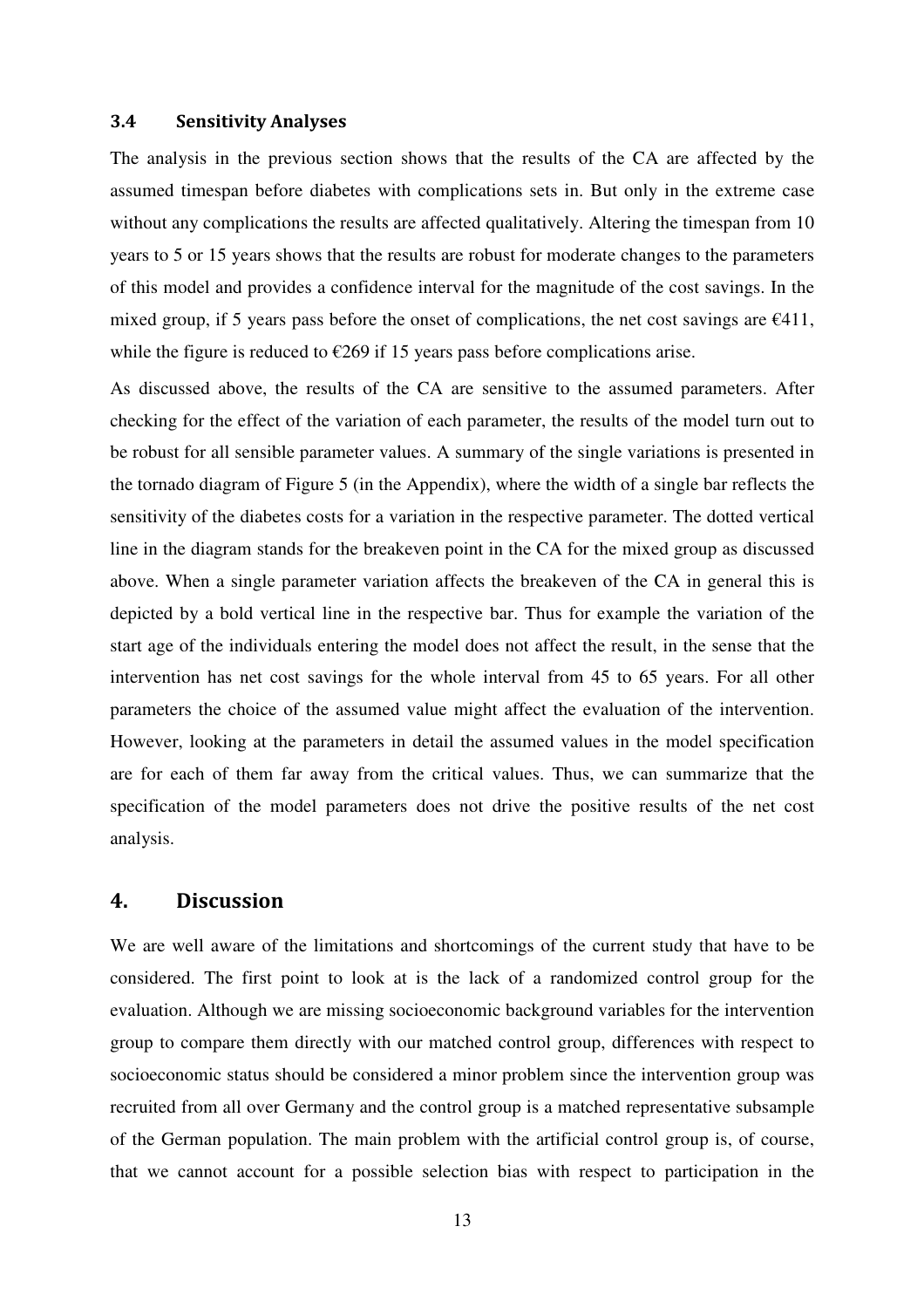intervention for the control group. This might exaggerate the effects for the intervention group – as participants have the intention to lose weight – but this will not alter the implications of the analysis for the evaluation of public prevention programs. As long as prevention programs offered by sickness funds are voluntary, we will always observe comparable self-selection of participants.

Besides this selection effect at the baseline, we have to consider the differences between responders and non-responders at the four year follow-up, as mentioned in the data section and depicted in Figure 2. The follow-up responders had on average a larger weight loss by the end of the program, which might in general exaggerate the long-term effectiveness of the whole intervention in the present analysis. However, looking at BMI development between the completion of the program and the follow-up in detail, it appears that this self-selection of responders does not obviously bias our findings in one direction. The effect of an initial BMI decline on the BMI development in the 4 year follow-up period is significantly negative, with an estimated coefficient of -0.429 (SE: 0.054). Thus the observed rebound effect is stronger for those who lost more weight during the program. This larger regain in BMI has in turn negative consequences for the long-term effectiveness of the intervention. Considering these two points it is not clear that the larger share of initially successful responders in the followup overstates the effects of the intervention.

Regarding the structure of the Markov model two points can be criticized, the pure foundation on BMI changes and the focus on diabetes as the only cost relevant outcome. We think the former issue is justified by the fact that our control group dataset does not allow for a richer model, as the BMI is the only relevant risk factor we can observe. The focus on the cost of diabetes might understate the effectiveness of the intervention in the CA as we omit possible cost savings due to other obesity associated diseases. Consequently we regard our positive cost saving results as a lower benchmark for the total cost effects of the M.O.B.I.L.I.S. intervention and think that considering further diseases should add further cost savings. The effect on the simulated mortality should on the other hand be minimal, as the overall mortality rates for obese persons used in the model as transition probabilities reflect the other diseases as well.

Conducting the cost analysis from the perspective of the health care system might neglect some additional benefits for the society at large. Nevertheless we think the health care system perspective is the right one for this analysis as we evaluate a program advertised and reimbursed by sickness funds. Besides looking at the simulation results we think there is another point for our perspective. As projected mortality rates in the intervention group and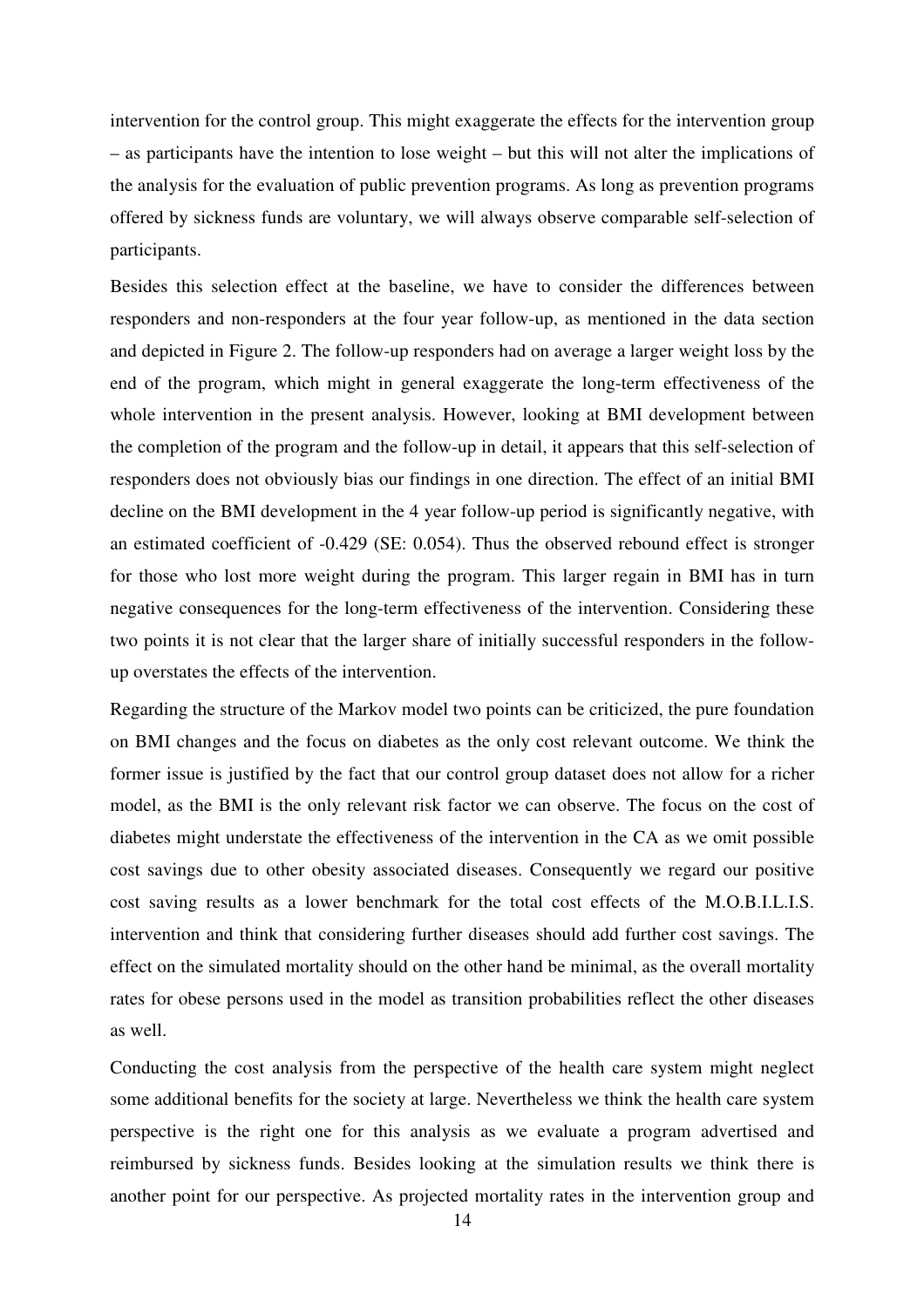control group do not differ significantly, taking those effects into account would not change the CA results we found from the perspective of the health care system. A further issue is that our analysis neglects sick leave costs of diabetes. This is a valid point, although in our model framework these costs – for a population with a starting age of 54 and a time horizon of 20 years – could only occur in the first years.

The difference in the magnitude of effects between the mixed group and the female subgroup basically reflects the lower diabetes prevalence over the whole simulation horizon of women. On the other hand this effect is decreased by the higher female life expectancy. In combination with effects due to the composition of the mixed group we cannot make any predictions on the effectiveness of this intervention for a subgroup of male participants.

# 5. Conclusion

In this paper we have shown that from the perspective of the health care system, real-world diabetes prevention programs for obese people such as the M.O.B.I.L.I.S. intervention may pay for themselves in the long run. We consider the net cost savings found in our study as a lower bound for the total cost effects of the intervention as we only evaluate the costs of diabetes. Taking avoided costs of further obesity related diseases into account would presumably raise the net effects of the intervention. On the other hand, the estimated cost savings themselves may be slightly biased upward due to the (mild) self-selection of participants. It seems, however, reasonable to assume that this upward bias is smaller than the downward bias mentioned before. From a policy point of view, the results indicate that allowing sickness funds to invest in prevention might help to reduce health care expenditures, if the funds are able to detect effective programs and address the appropriate target groups.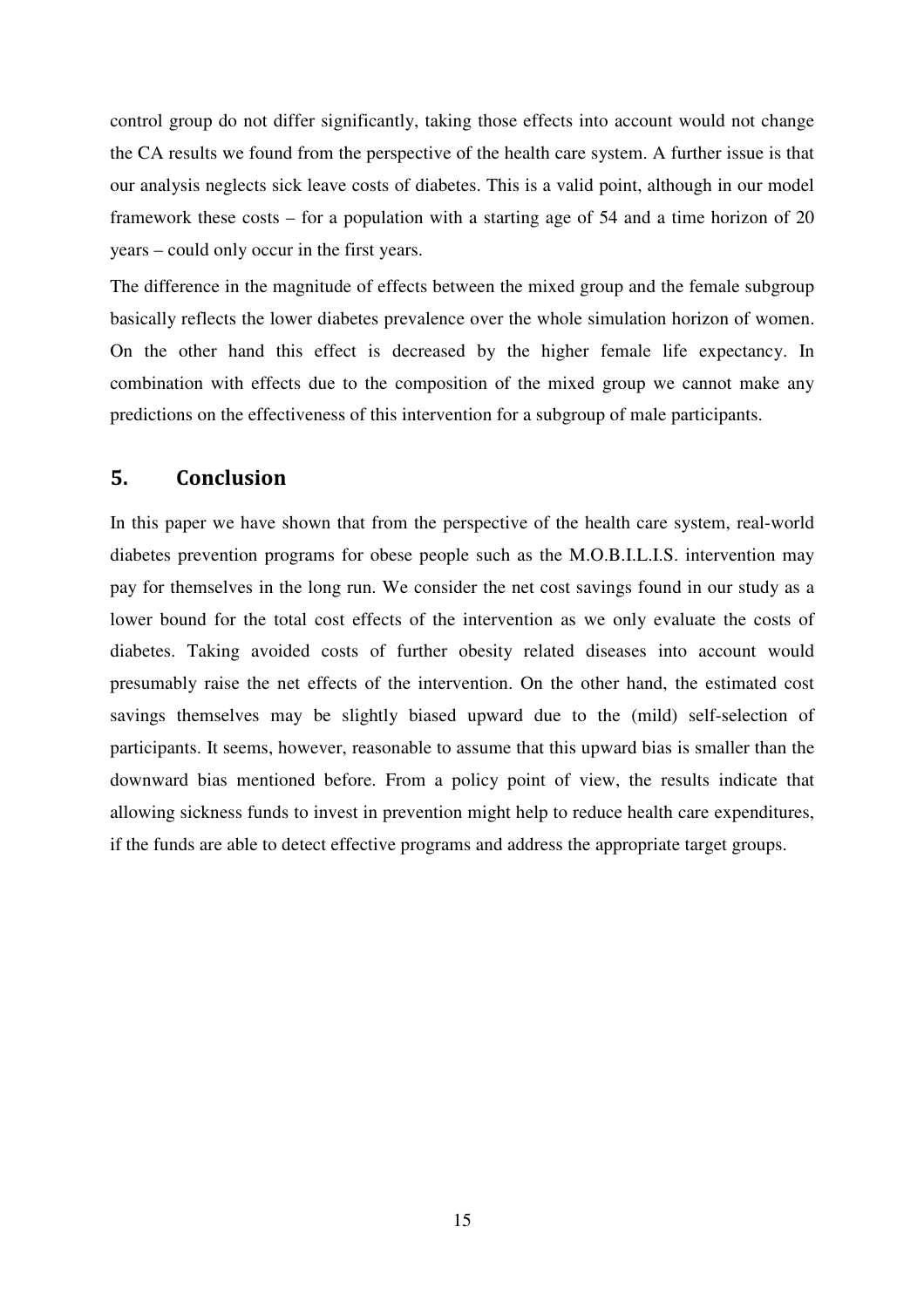# References

- Bender R., Zeeb H., Schwartz M., Joeckel K.-H., Berger M. (2006): Causes of death in obesity: Relevant increase in cardiovascular but not in all-cancer mortality. *Journal of Clinical Epidemiology;* 59: 1064-1071.
- Berg A., Berg A. jr., Frey I., König D., Predel H.G. (2008): Ergebnisse zu M.O.B.I.L.I.S. einem Bewegungsorientierten Schulungsprogramm für adipöse Erwachsene. *Deutsches Ärzteblatt;* 105 (11): 197-203.
- Bertram M.Y., Lim S.S., Barendregt J.J., Vos T. (2010): Assessing the cost-effectiveness of drug and lifestyle intervention following opportunistic screening for pre-diabetes in primary care. *Diabetologia;* 53(5): 875-81.
- Bonora E., Kiechl S., Willeit J., Oberhollenzer F., Egger G., Meigs J.B., Bonadonna R.C., Muggeo M. (2004): Population-Based Incidence Rates and Risk Factors for Type 2 Diabetes in White Individuals - The Bruneck Study. *Diabetes*; 53: 1782-1789.
- Brunello G., Michaud P.-C., Sanz-de-Galdeano A. (2009): The rise of obesity in Europe: an economic perspective. *Economic Policy*; 24: 551-596.
- Davidson M.B., Schriger D.L. (2010): Effect of age and race/ethnicity on HbA1c levels in people without known diabetes mellitus: Implications for the diagnosis of diabetes. *Diabetes Research and Clinical Practice*; 87: 415-421.
- Diabetes Prevention Program (DPP) Research Group (2003): Within-Trial Cost-Effectiveness of lifestyle intervention or Metformin for the primary prevention of type 2 Diabetes. *Diabetes Care*; 26: 2518-2523.
- Diabetes Prevention Program (DPP) Research Group (2009): 10-year follow-up of diabetes incidence and weight loss in the DPPOS. *The Lancet*; 374: 1677-86.
- Finkelstein E.A., Ruhm C.J., Kosa K.M. (2005): Economic causes and consequences of obesity. *Annual Review of Public Health*; 26: 239–257.
- Finkelstein E.A., Fiebelkorn I.C., Wang G. (2003): National medical spending attributable to overweight and obesity: how much and who's paying? *Health Affairs* (Web Exclusive): W3-219-226.
- Frey I., Dapp N., König D., Deibert P., Predel H.G., Berg A. (2010): Weight Management trough M.O.B.I.L.I.S., an Exercise Based Weight Loss Program: 2-Year Results. *Deutsche Zeitschrift für Sportmedizin*; 61: 19-22.
- Frey I., Berg A., Grathwohl D., Keul J. (1999): Freiburger Fragebogen zur körperlichen Aktivität – Entwicklung, Prüfung und Anwendung. *Sozial- und Präventivmedizin*; 44: 55-64.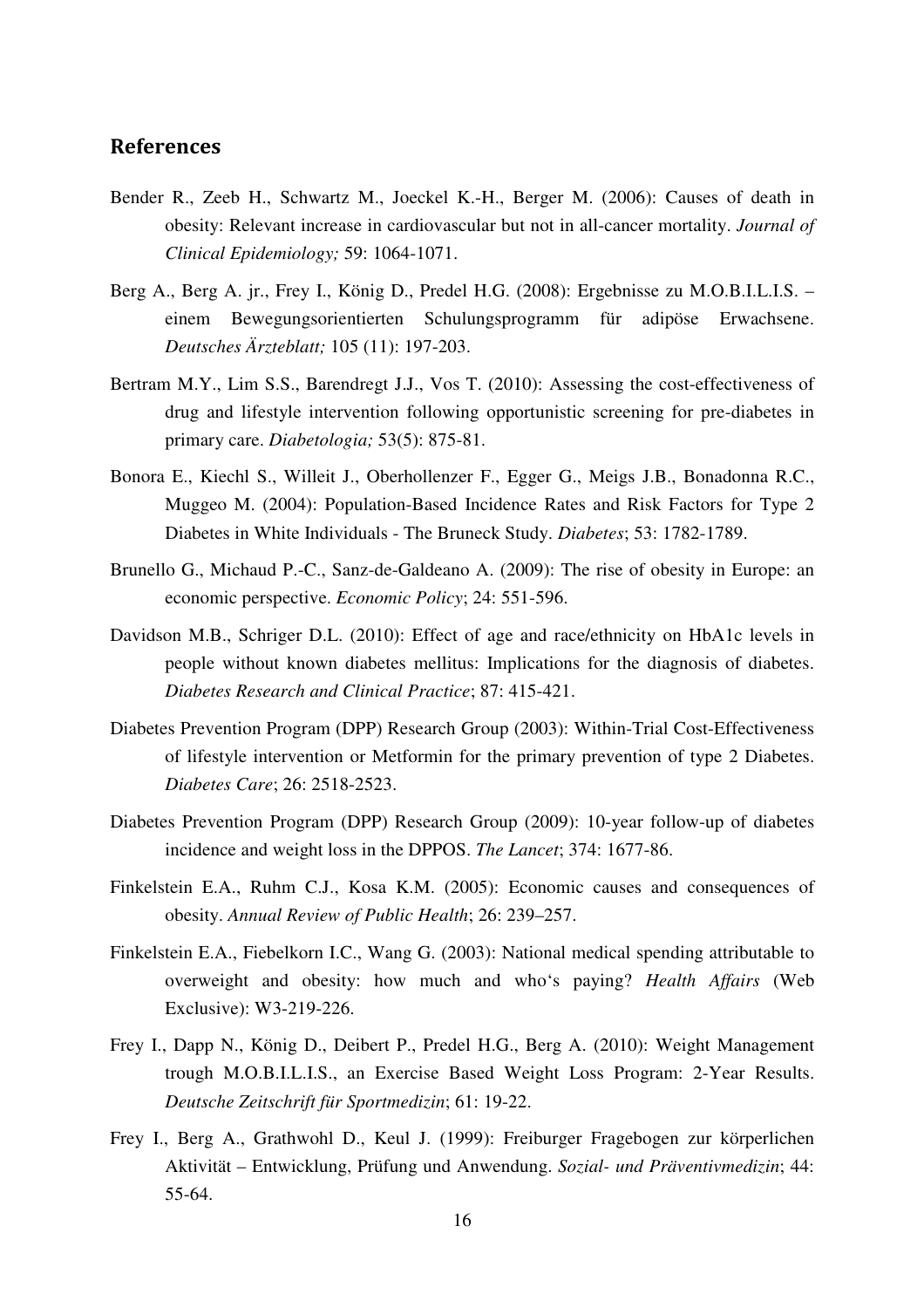- Göhner W, Schlatterer M, Seelig H, Frey I, Berg A jr, Fuchs R. (2012): Two-Year Follow-Up of an Interdisciplinary Cognitive-Behavioral Intervention Program for Obese Adults. *The Journal of Psychology*; 146: 371-391.
- Guh D.P., Zhang W., Bansback N., Amarsi Z., Birmingham C.L., Anis A.H. (2009): The incidence of co-morbidities related to obesity and overweight: A systematic review and meta-analysis. *BMC Public Health*; 9: 88.
- Häußler J., Hankonen N., Absetz P. (2013): Economic evaluation of the GOAL Lifestyle Intervention to prevent type 2 diabetes. Working Paper
- Icks A., Rathmann W., Haastert B., Gandjour A., Holle R., John J., Giani G.; KORA Study Group (2007): Clinical and cost-effectiveness of primary prevention of Type 2 diabetes in a 'real world' routine healthcare setting: model based on the KORA Survey 2000. *Diabetic Medicine;* 24: 473-80.
- International Diabetes Federation: IDF Diabetes Atlas. Retrieved September 19, 2009, http://www.diabetesatlas.org/ (2009). Accessed 6. December 2013
- Klein A., Chernyak N., Brinks R., Genz J., Icks, A. (2012): Kosteneffektivität der Primärprävention des Typ-2-Diabetes. *Prävention und Gesundheitsförderung;* 6: 102- 110.
- Konnopka A., Bödemann M., König H.-H.: Health burden and costs of obesity and overweight in Germany (2011). *European Journal of Health Economics*; 12: 345-352.
- Köster I., Huppertz E., Hauner H., Schubert I. (2011): Direct costs of diabetes mellitus in Germany - CoDiM 2000-2007. *Experimental and Clinical Endocrinology & Diabetes*; 119: 377-385.
- Köster I., von Ferber L., Ihle P., Schubert I., Hauner H. (2006): The cost burden of diabetes mellitus: the evidence from Germany - the CoDiM Study. *Diabetologia*; 49: 1498- 1504.
- Lagerstrøm D, Berg A jr, Haas U, Hamm M, Göhner W, Fuchs R, Predel HG, Berg A. (2013): Das M.O.B.I.L.I.S.-Schulungsprogramm. Bewegungstherapie und Lebensstilintervention bei Adipositas und Diabetes. *Diabetes aktuell*; 11 (1): 5-11.
- Li R., Zhang P., Barker L.E., Chowdhury F.M and Zhang X. (2010): Cost-effectiveness of interventions to prevent and control diabetes mellitus: a systematic review. *Diabetes Care*; 33: 1872-1894.
- Lindgren P., Lindström J., Tuomilehto J., Uusitupa M., Peltonen M., Jönsson B., de Faire U., Hellenius M.L.; DPS Study Group (2007): Lifestyle intervention to prevent diabetes in men and women with impaired glucose tolerance is cost-effective. *International Journal of Technology Assessment in Health Care*; 23:177-83.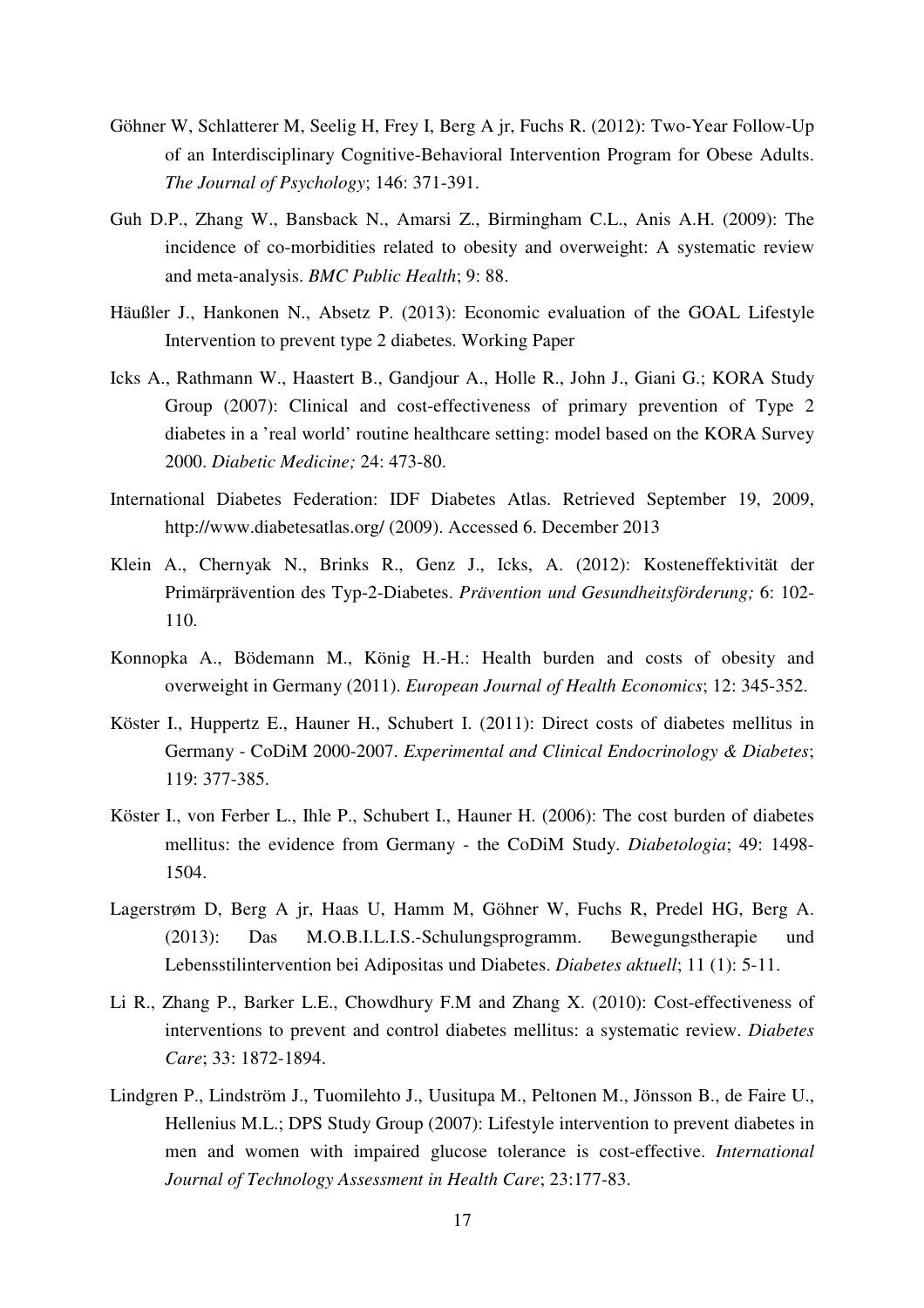- Mensink G.B.M., Schienkiewitz A., Haftenberger M., Lampert T., Ziese T., Scheidt-Nave C. (2013): Übergewicht und Adipositas in Deutschland. *Bundesgesundheitsblatt*; 56: 786–794.
- Norris S.L., Zhang X., Avenell A., Gregg E., Schmid C.H., Lau J. (2005): Long-term nonpharmacological weight loss interventions for adults with prediabetes. Cochrane *Database of Systematic Reviews*; 18: CD005270.
- Ogden C.L., Carroll M.D., Kit B.K., Flegal K.M. (2012): Prevalence of obesity in the United States, 2009–2010. *NCHS data brief*, no 82. Hyattsville, MD: National Center for Health Statistics.
- Paulweber B., Valensi P., Lindström J., Lalic N.M., Greaves C.J., McKee M., et al. (2010): A European Evidence-Based Guideline for the Prevention of Type 2 Diabetes. *Hormone and Metabolic Research*; 42 (S 01): 3-36.
- Rathmann W., Strassburger K., Heier M., Holle R., Thorand B., Giani G., Meisinger C. (2009): Incidence of Type 2 diabetes in the elderly German population and the effect of clinical and lifestyle risk factors: KORA S4/F4 cohort study. *Diabetic Medicine*; 26: 1212-1219.
- Tuomilehto J., Lindstrom J., Eriksson J.G., Valle T.T., Hamalainen H., Ilanne-Parikka P., Keinanen-Kiukaanniemi S., Laakso M., Louheranta A., Rastas M., Salminen V., Uusitupa M. (2001): Prevention of type 2 diabetes mellitus by changes in lifestyle among subjects with impaired glucose tolerance. *The New England Journal of Medicine*; 344, 1343-1350.
- Wagner G. G., Frick J.R., Schupp J. (2007): The German Socio-Economic Panel Study (SOEP) - Scope, Evolution and Enhancements. *Schmollers Jahrbuch*; 127, no. 1, 139- 169.
- WHO (2004): The Global Strategy on Diet, Physical Activity and Health, http://www.who.int/dietphysicalactivity/strategy/eb11344/en/index.html. Accessed 18 September 2013.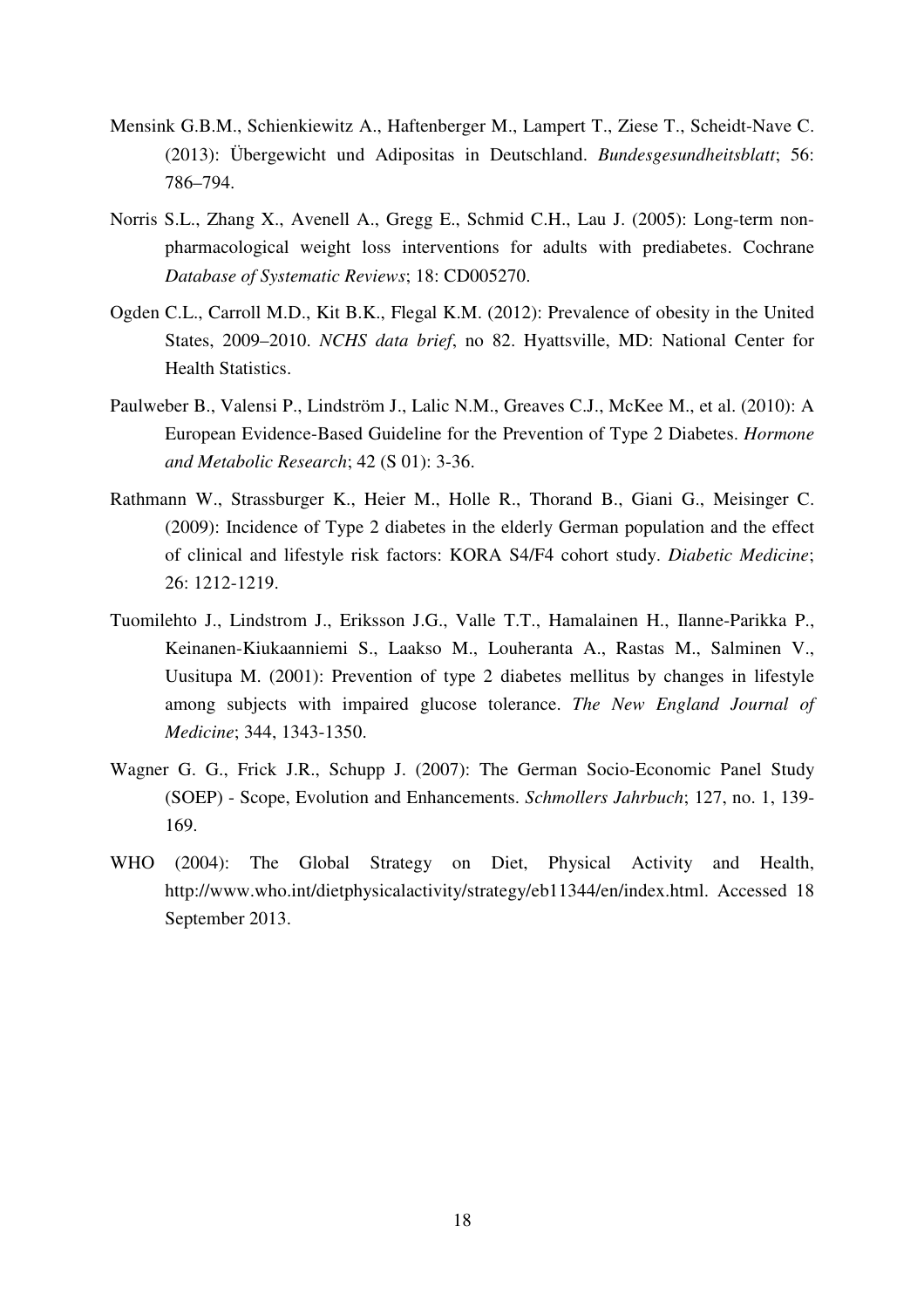# Appendix



*Figure 2: Influence of Initial Program Success* 

*Figure 3: Cumulative Mortality Rates*